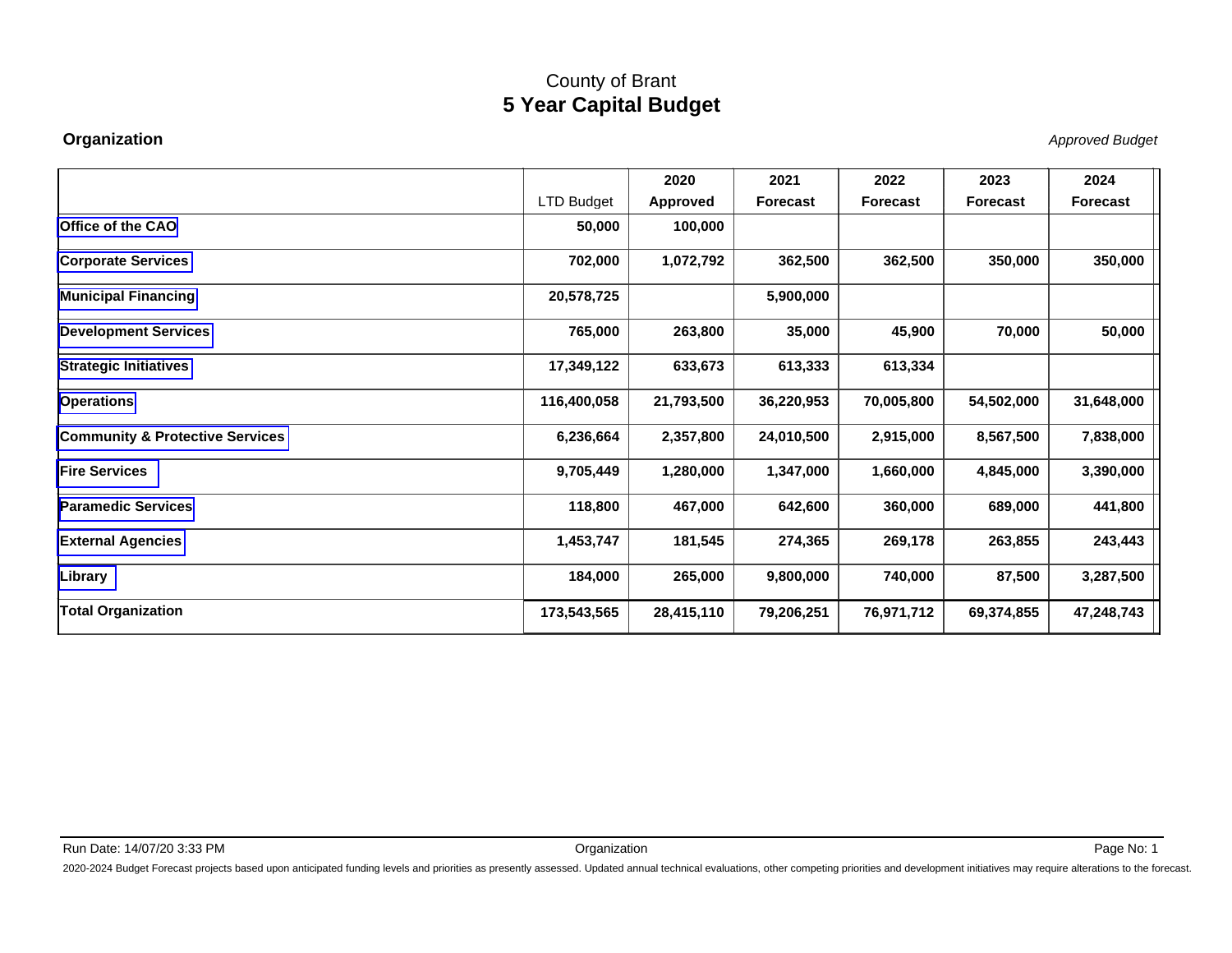#### <span id="page-1-0"></span>**Office of the CAO**

**O** and the contract of the contract of the contract of the contract of the contract of the contract of the contract of the contract of the contract of the contract of the contract of the contract of the contract of the co

|                                      |            | 2020     | 2021            | 2022            | 2023            | 2024     |
|--------------------------------------|------------|----------|-----------------|-----------------|-----------------|----------|
|                                      | LTD Budget | Approved | <b>Forecast</b> | <b>Forecast</b> | <b>Forecast</b> | Forecast |
| <b>Office of the CAO</b>             |            |          |                 |                 |                 |          |
| <b>COR - Corporate Services</b>      |            |          |                 |                 |                 |          |
| COR151 20 Document Management System |            | 100,000  |                 |                 |                 |          |
| <b>Total</b>                         |            | 100,000  |                 |                 |                 |          |
| <b>Total Office of the CAO</b>       | 50,000     | 100,000  |                 |                 |                 |          |
| <b>Total Office of the CAO</b>       | 50,000     | 100,000  |                 |                 |                 |          |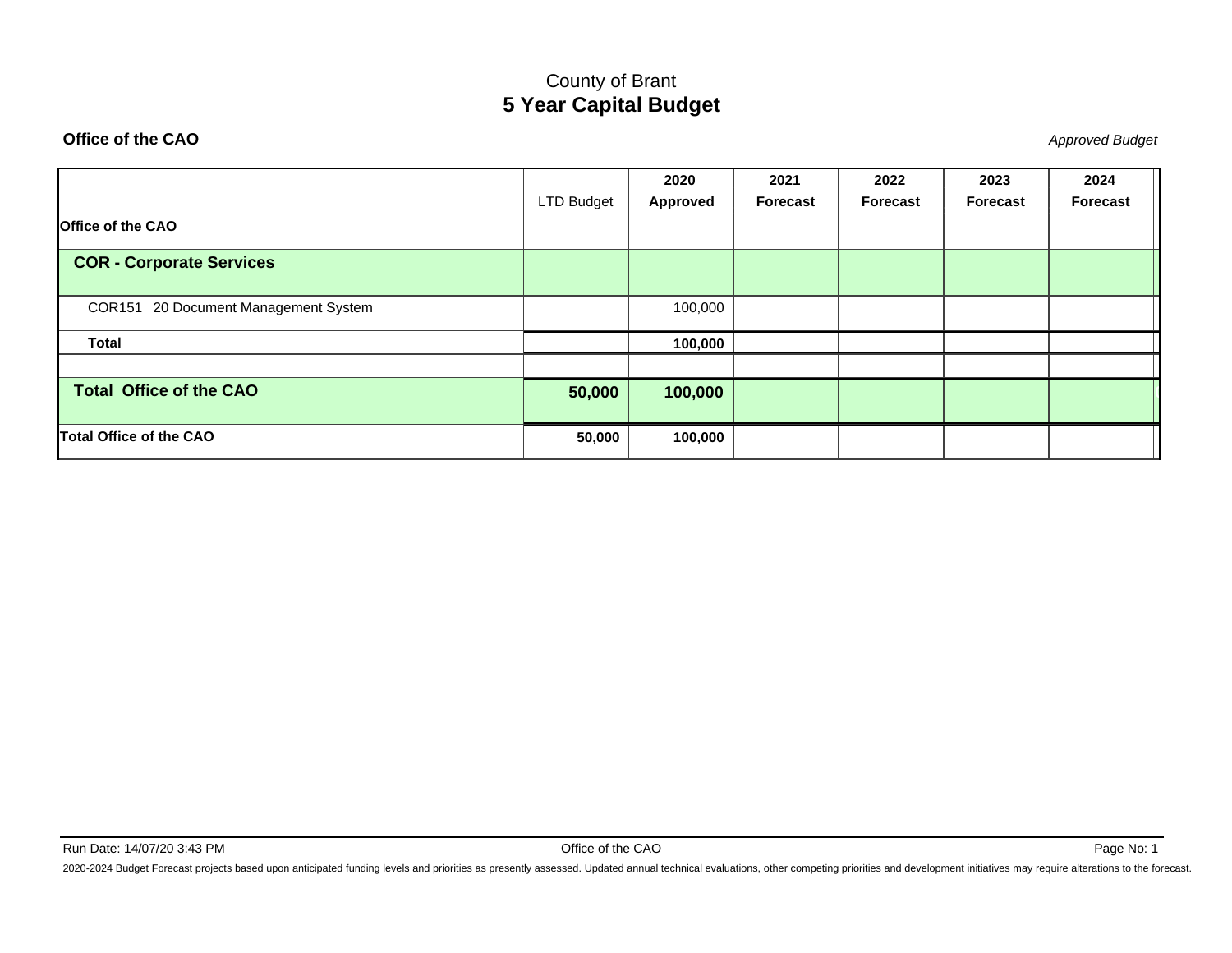#### <span id="page-2-0"></span>**Corporate Services**

Stephend Budget and the set of the set of the set of the set of the set of the set of the set of the set of the set of the set of the set of the set of the set of the set of the set of the set of the set of the set of the

|                                                                            |                   | 2020     | 2021     | 2022            | 2023     | 2024            |
|----------------------------------------------------------------------------|-------------------|----------|----------|-----------------|----------|-----------------|
|                                                                            | <b>LTD Budget</b> | Approved | Forecast | <b>Forecast</b> | Forecast | <b>Forecast</b> |
| <b>Corporate Services</b>                                                  |                   |          |          |                 |          |                 |
| <b>COR - Corporate Services</b>                                            |                   |          |          |                 |          |                 |
| COR149 20 Update Property Tax Software                                     |                   | 120,000  |          |                 |          |                 |
| COR150 20 Asset Management Software                                        |                   | 160,000  |          |                 |          |                 |
| COR152 20 Purchase Order System                                            |                   | 111,292  |          |                 |          |                 |
| <b>Total</b>                                                               |                   | 391,292  |          |                 |          |                 |
| <b>ITS - Business &amp; Technology Solutions</b>                           |                   |          |          |                 |          |                 |
| COR118 22 GIS - aerial photography                                         | 25,000            | 12,500   | 12,500   | 12,500          |          |                 |
| <b>ITS016</b><br>20 Hardware & Software                                    |                   | 254,000  |          |                 |          |                 |
| <b>ITS017</b><br>21 Hardware & Software                                    |                   |          | 350,000  |                 |          |                 |
| <b>ITS018</b><br>22 Hardware & Software                                    |                   |          |          | 350,000         |          |                 |
| 23 Hardware & Software<br><b>ITS019</b>                                    |                   |          |          |                 | 350,000  |                 |
| <b>ITS020</b><br>20 Scotland Fire Communication/Network Tower              |                   | 150,000  |          |                 |          |                 |
| <b>ITS021</b><br>24 Hardware & Software                                    |                   |          |          |                 |          | 350,000         |
| <b>ITS022</b><br>20 Fibre Optics to Airport Water, Fire & Community Centre |                   | 265,000  |          |                 |          |                 |
| <b>Total</b>                                                               |                   | 681,500  | 362,500  | 362,500         | 350,000  | 350,000         |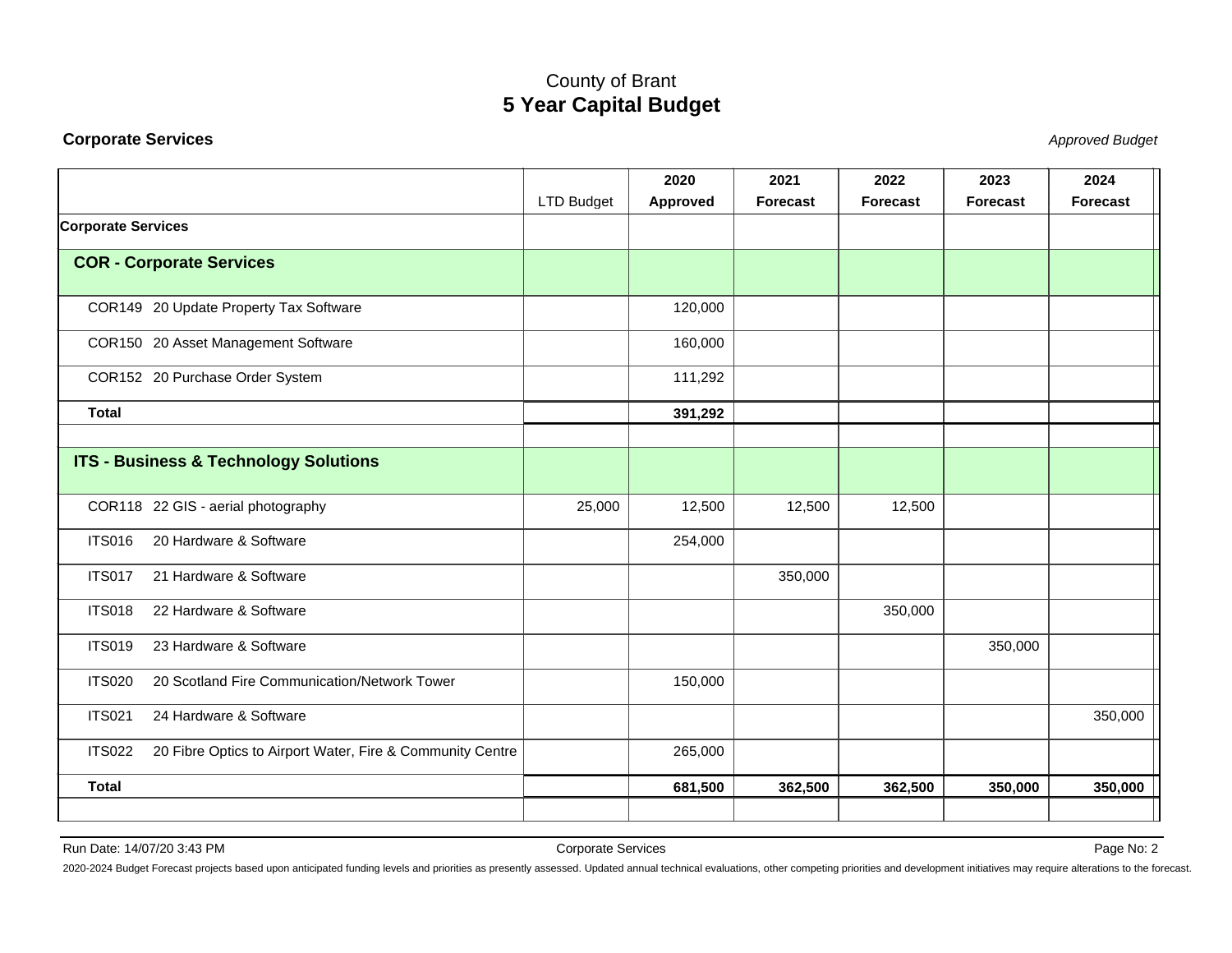#### **Corporate Services**

Stephend Budget and the set of the set of the set of the set of the set of the set of the set of the set of the set of the set of the set of the set of the set of the set of the set of the set of the set of the set of the

|                                 |                   | 2020      | 2021     | 2022            | 2023            | 2024            |
|---------------------------------|-------------------|-----------|----------|-----------------|-----------------|-----------------|
|                                 | <b>LTD Budget</b> | Approved  | Forecast | <b>Forecast</b> | <b>Forecast</b> | <b>Forecast</b> |
| <b>Total Corporate Services</b> | 702,000           | 1,072,792 | 362,500  | 362,500         | 350,000         | 350,000         |
| <b>Total Corporate Services</b> |                   |           |          |                 |                 |                 |
|                                 | 702,000           | .072,792  | 362,500  | 362,500         | 350,000         | 350,000         |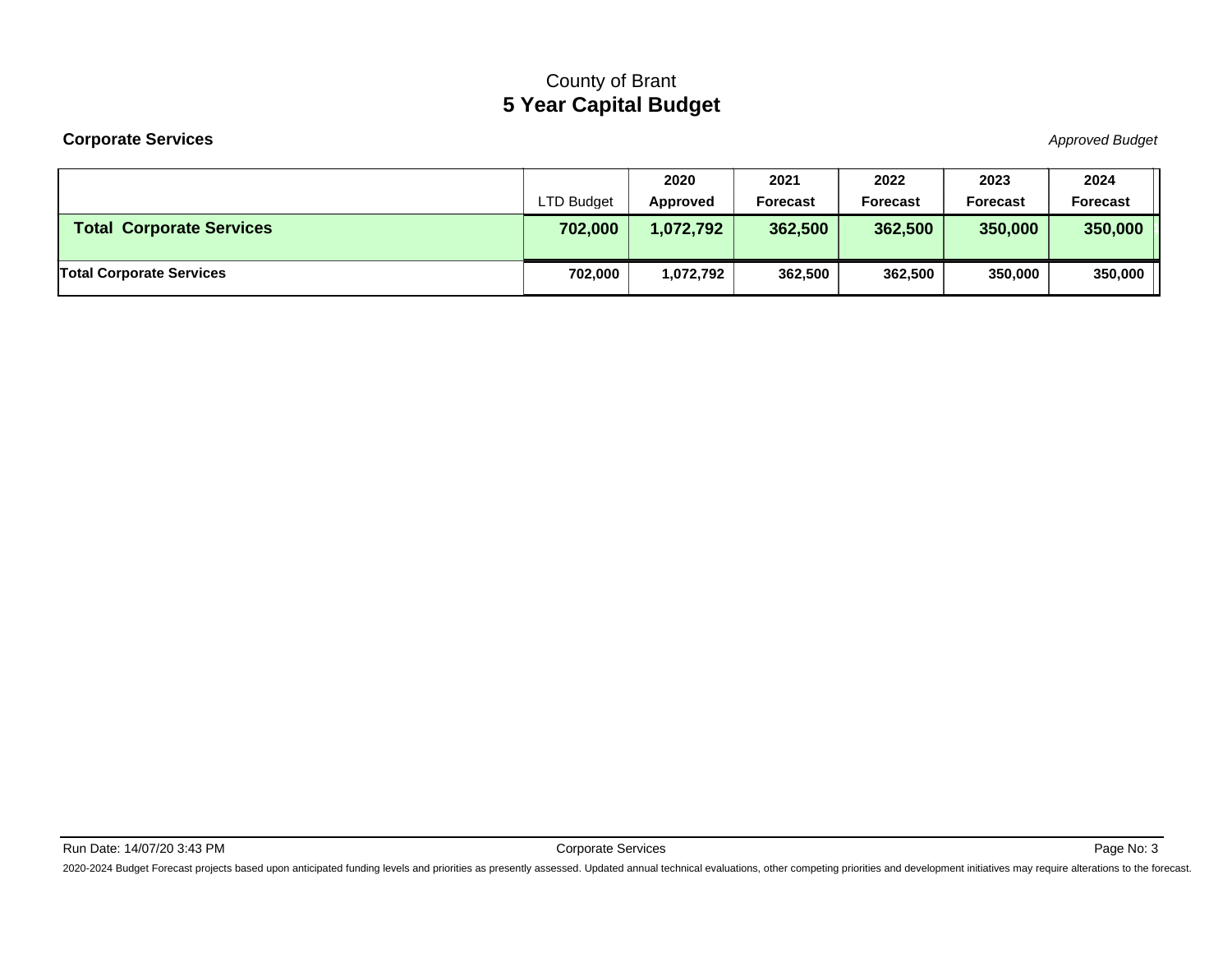#### <span id="page-4-0"></span>**Municipal Financing**

Approved Budget

|                                              |                   | 2020            | 2021      | 2022            | 2023            | 2024     |
|----------------------------------------------|-------------------|-----------------|-----------|-----------------|-----------------|----------|
|                                              | <b>LTD Budget</b> | <b>Approved</b> | Forecast  | <b>Forecast</b> | <b>Forecast</b> | Forecast |
| <b>Municipal Financing</b>                   |                   |                 |           |                 |                 |          |
| <b>COR - Corporate Services</b>              |                   |                 |           |                 |                 |          |
| COR092 13 Paris Old Town Hall/Bawcutt Centre |                   |                 | 5,900,000 |                 |                 |          |
| <b>Total</b>                                 |                   |                 | 5,900,000 |                 |                 |          |
| <b>FIN - Municipal Financing</b>             |                   |                 |           |                 |                 |          |
| <b>Total</b>                                 |                   |                 |           |                 |                 |          |
|                                              |                   |                 |           |                 |                 |          |
| <b>Total Municipal Financing</b>             | 20,578,725        |                 | 5,900,000 |                 |                 |          |
| <b>Total Municipal Financing</b>             | 20,578,725        |                 | 5,900,000 |                 |                 |          |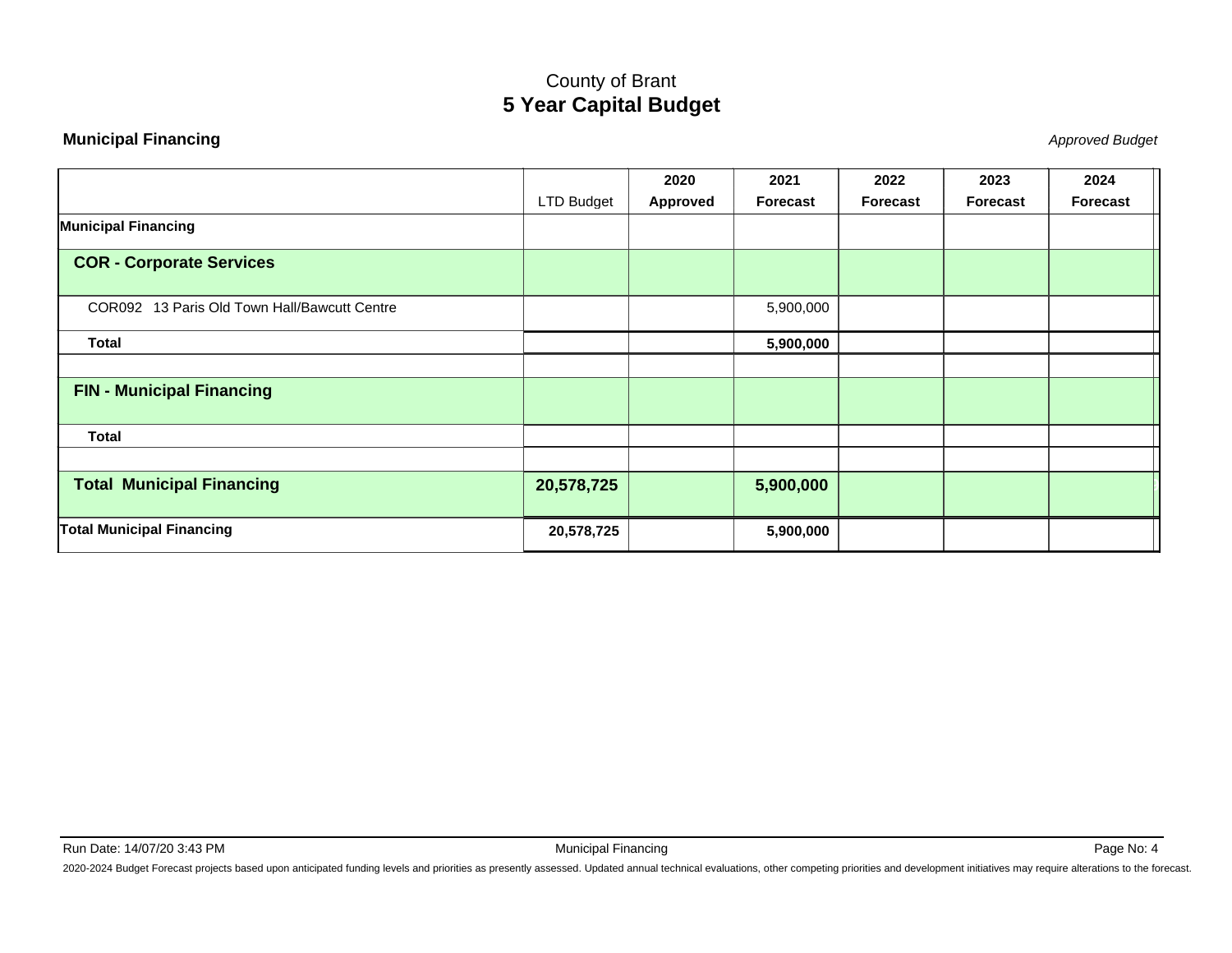#### <span id="page-5-0"></span>**Development Services**

Stephend Budget and the set of the set of the set of the set of the set of the set of the set of the set of the set of the set of the set of the set of the set of the set of the set of the set of the set of the set of the

|                                                       |                   | 2020     | 2021            | 2022            | 2023            | 2024            |
|-------------------------------------------------------|-------------------|----------|-----------------|-----------------|-----------------|-----------------|
|                                                       | <b>LTD Budget</b> | Approved | <b>Forecast</b> | <b>Forecast</b> | <b>Forecast</b> | <b>Forecast</b> |
| <b>Development Services</b>                           |                   |          |                 |                 |                 |                 |
| <b>DPE - Development, Planning and Engineering</b>    |                   |          |                 |                 |                 |                 |
| 20 Electronic Permit Software & Equipment<br>DPE042   |                   | 75,000   |                 |                 |                 |                 |
| DPE043 21 Building Divison Vehicle Replacement        |                   |          | 35,000          |                 |                 |                 |
| 20 Update CityView Software<br>DPE047                 |                   | 60,000   |                 |                 |                 |                 |
| DPE048 23 Replace 2 Building Division Vehicles        |                   |          |                 |                 | 70,000          |                 |
| 24 Review of Building Permit Fees<br>DPE049           |                   |          |                 |                 |                 | 50,000          |
| <b>DPE050</b><br>20 Official Plan Update(19-47,48,49) |                   | 128,800  |                 |                 |                 |                 |
| 22 Design Guidelines(19-53)<br>DPE051                 |                   |          |                 | 45,900          |                 |                 |
| <b>Total</b>                                          |                   | 263,800  | 35,000          | 45,900          | 70,000          | 50,000          |
| <b>Total Development Services</b>                     | 765,000           | 263,800  | 35,000          | 45,900          | 70,000          | 50,000          |
| <b>Total Development Services</b>                     | 765,000           | 263,800  | 35,000          | 45,900          | 70,000          | 50,000          |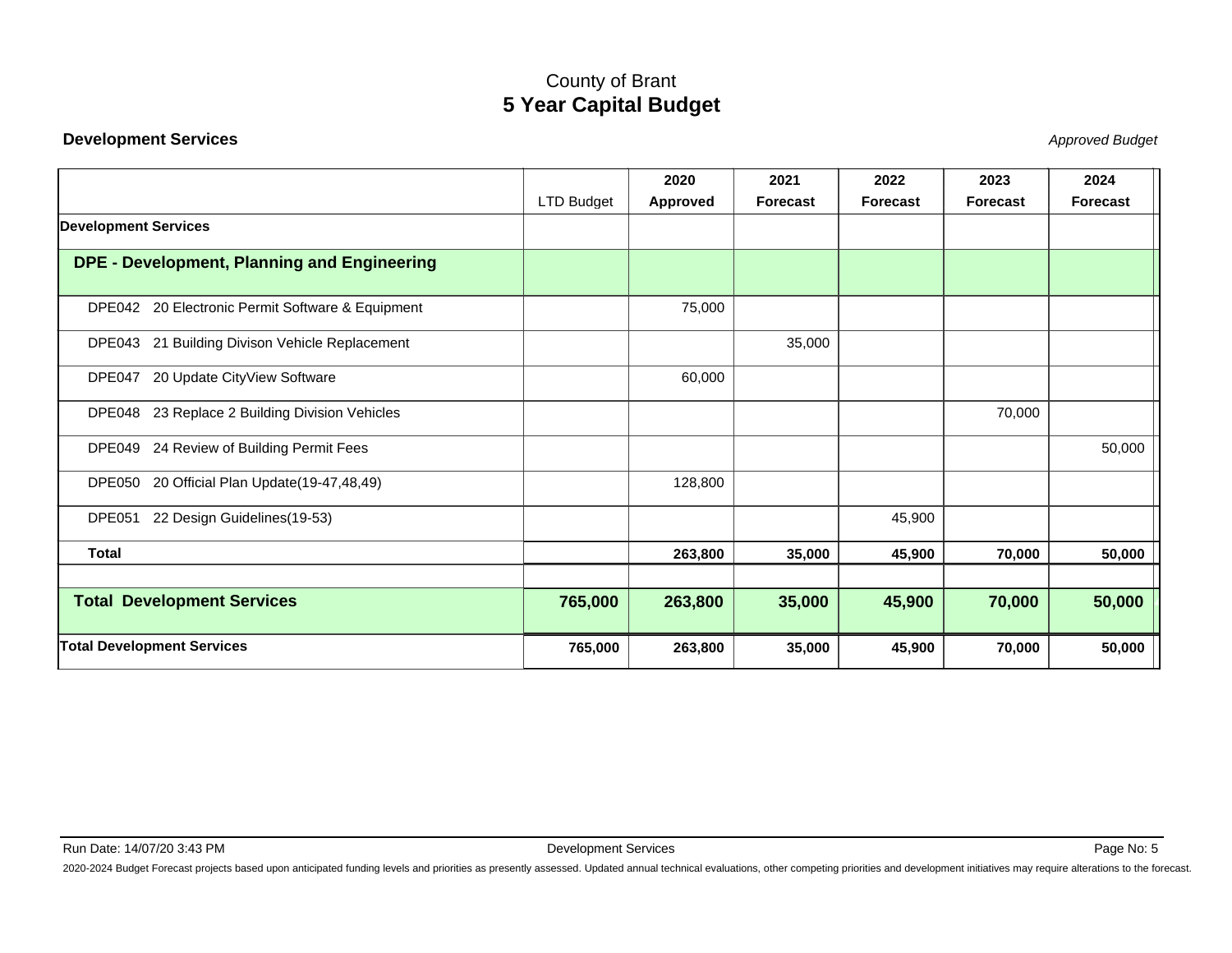#### <span id="page-6-0"></span>**Strategic Initiatives**

Stephend Budget and the set of the set of the set of the set of the set of the set of the set of the set of the set of the set of the set of the set of the set of the set of the set of the set of the set of the set of the

|                                                 |            | 2020     | 2021     | 2022            | 2023            | 2024            |
|-------------------------------------------------|------------|----------|----------|-----------------|-----------------|-----------------|
|                                                 | LTD Budget | Approved | Forecast | <b>Forecast</b> | <b>Forecast</b> | <b>Forecast</b> |
| <b>Strategic Initiatives</b>                    |            |          |          |                 |                 |                 |
| <b>BBP - Brant 403 Business Park</b>            |            |          |          |                 |                 |                 |
| <b>Total</b>                                    |            |          |          |                 |                 |                 |
|                                                 |            |          |          |                 |                 |                 |
| DPE - Development, Planning and Engineering     |            |          |          |                 |                 |                 |
| <b>Total</b>                                    |            |          |          |                 |                 |                 |
|                                                 |            |          |          |                 |                 |                 |
| <b>ECD - Strategic Initiatives</b>              |            |          |          |                 |                 |                 |
| ECD011 19 Implementation of Wayfinding Strategy | 172,000    | 613,333  | 613,333  | 613,334         |                 |                 |
| ECD013 20 Website Modules                       |            | 20,340   |          |                 |                 |                 |
| <b>Total</b>                                    |            | 633,673  | 613,333  | 613,334         |                 |                 |
|                                                 |            |          |          |                 |                 |                 |
| <b>Total Strategic Initiatives</b>              | 17,349,122 | 633,673  | 613,333  | 613,334         |                 |                 |
| <b>Total Strategic Initiatives</b>              | 17,349,122 | 633,673  | 613,333  | 613,334         |                 |                 |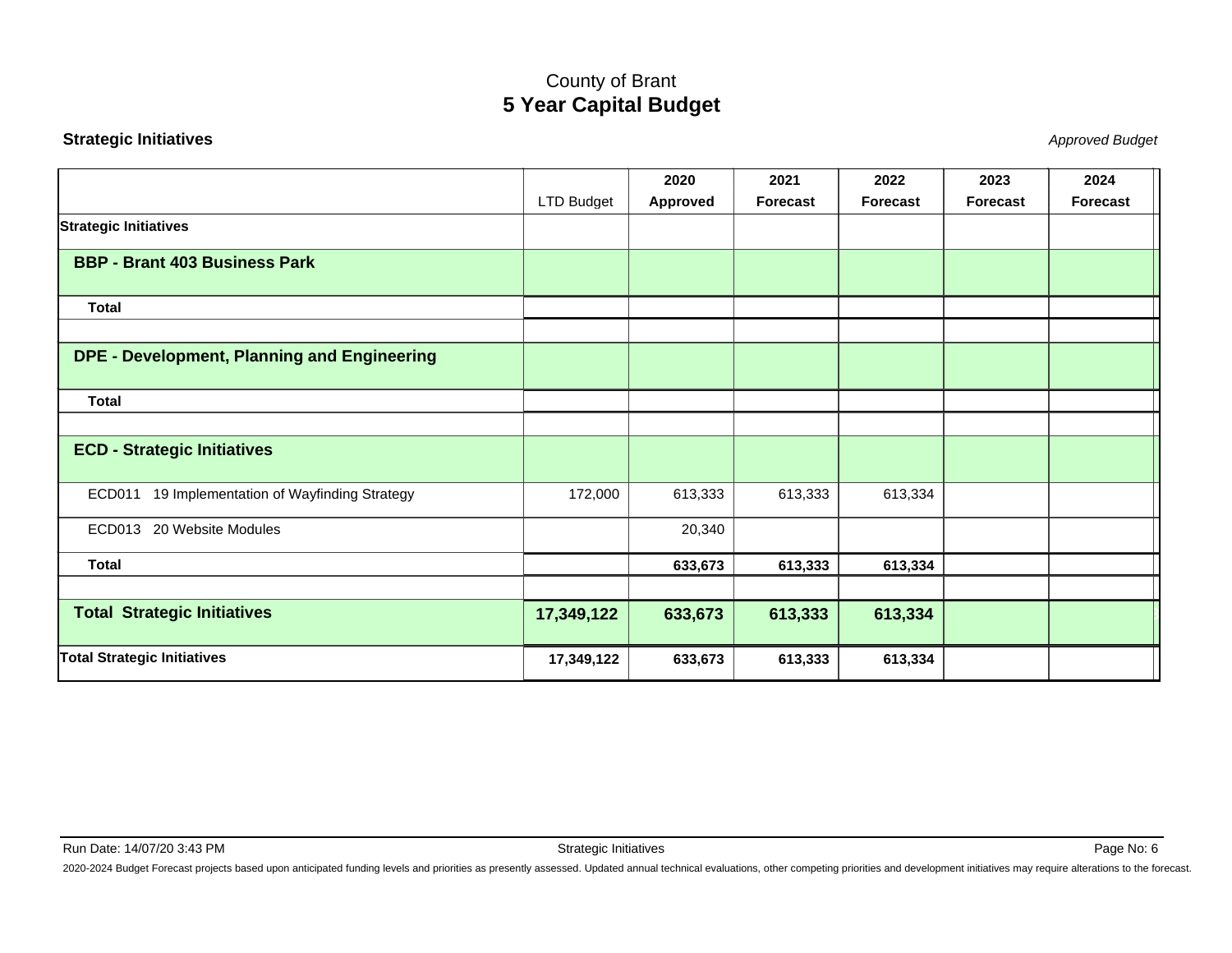#### <span id="page-7-0"></span>**Operations**

Stephend Budget and the set of the set of the set of the set of the set of the set of the set of the set of the set of the set of the set of the set of the set of the set of the set of the set of the set of the set of the

|                      |                                                                   |            | 2020     | 2021            | 2022            | 2023     | 2024            |
|----------------------|-------------------------------------------------------------------|------------|----------|-----------------|-----------------|----------|-----------------|
|                      |                                                                   | LTD Budget | Approved | <b>Forecast</b> | <b>Forecast</b> | Forecast | <b>Forecast</b> |
| <b>Operations</b>    |                                                                   |            |          |                 |                 |          |                 |
| <b>BRD - Bridges</b> |                                                                   |            |          |                 |                 |          |                 |
|                      | BRD039 17 Potter Drain Bridge (1-Box-07)                          | 55,000     |          | 430,000         |                 |          |                 |
|                      |                                                                   |            |          |                 |                 |          |                 |
|                      | BRD040 14 Powerline Road Bridge (01-0047-00)                      | 735,000    | 750,000  | 250,000         |                 |          |                 |
|                      | BRD050 18 Little Creek Bridge (1-0117-00)                         | 1,222,500  | 383,000  |                 |                 |          |                 |
|                      | BRD051 18 Drake Bridge (1-0031-00)                                | 60,000     | 920,000  | 375,000         |                 |          |                 |
|                      | BRD052 18 McKay Bridge (1-0030-00)                                | 60,000     | 940,000  | 375,000         |                 |          |                 |
|                      | BRD054 18 Glen Morris Road Bridge (1-0002-00)                     |            |          | 170,000         | 370,000         |          |                 |
|                      | BRD055 18 Scott Bridge (1-Box-42)                                 |            |          | 40,000          | 335,000         |          |                 |
|                      | BRD058 15 Chapman Culvert (1-Box-50)                              |            | 55,000   | 545,000         |                 |          |                 |
|                      | BRD063 20 Cauley Bridge (1-0067-00)                               |            | 80,000   |                 | 845,000         |          |                 |
|                      | BRD064 20 McMillian Road Bridge (1-0117-00)                       |            | 80,000   |                 | 1,545,000       |          |                 |
|                      | BRD065 21 Cleaver Road Bridge (1-0083-00)                         |            |          |                 | 100,000         | 880,000  |                 |
|                      | BRD066 21 Morley Attleberry Bridge (1-0121-00)                    |            | 75,000   | 735,000         |                 |          |                 |
|                      | BRD067 21 McKenzie Creek Bridge (1-0162-00)                       |            |          | 60,000          |                 | 525,000  |                 |
|                      | BRD069 22 Cornell Culvert (1-208-c) Highway 2/53 east of Madden   |            |          |                 | 75,000          |          | 585,000         |
|                      | BRD070 22 Darnley Bridge (1-Box-34) Old Greenfield Rd. east of Ne |            |          |                 | 55,000          |          | 475,000         |

Run Date: 14/07/20 3:43 PM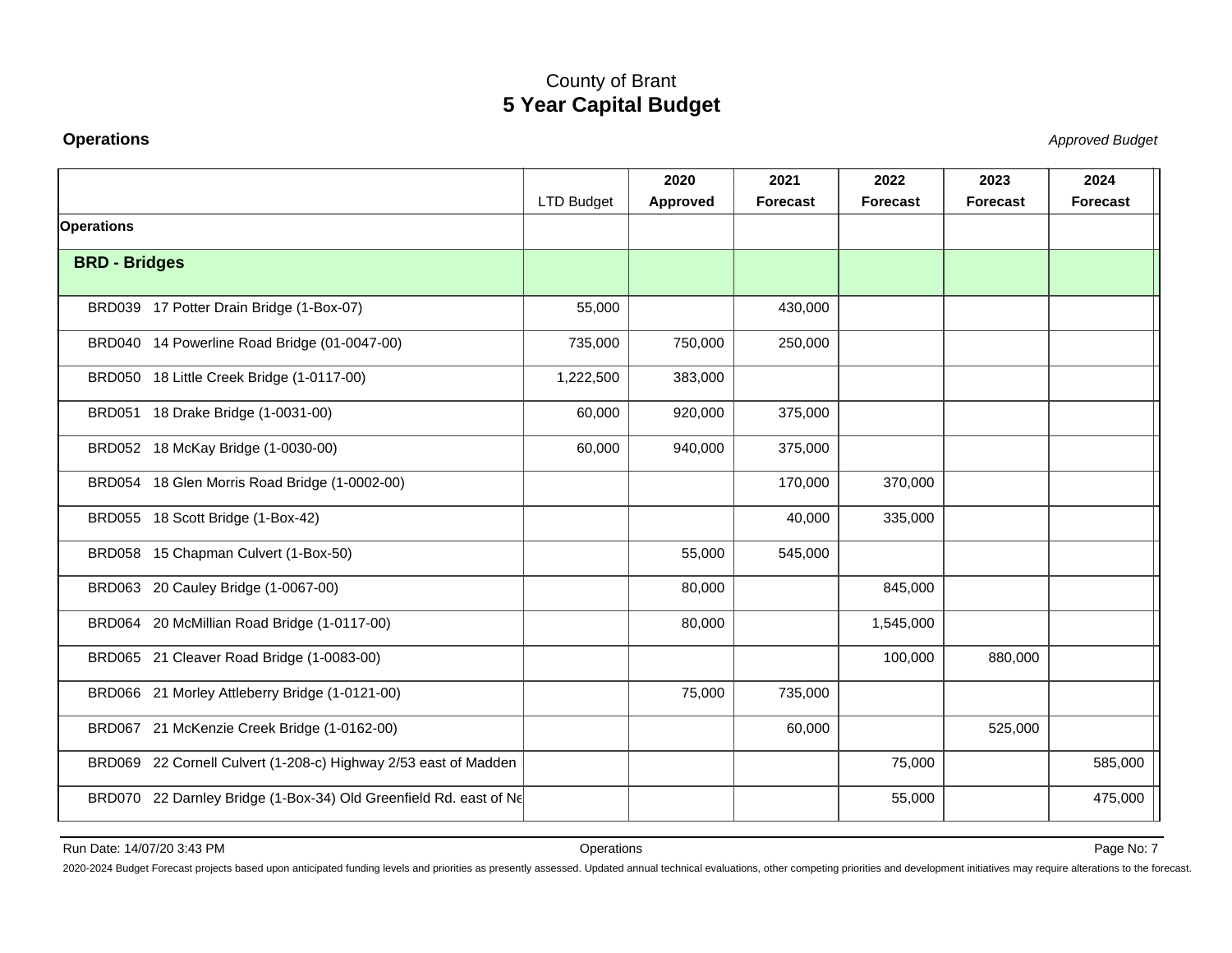#### **Operations**

Stephend Budget and the set of the set of the set of the set of the set of the set of the set of the set of the set of the set of the set of the set of the set of the set of the set of the set of the set of the set of the

|                                                                    |                   | 2020      | 2021            | 2022            | 2023            | 2024            |
|--------------------------------------------------------------------|-------------------|-----------|-----------------|-----------------|-----------------|-----------------|
|                                                                    | <b>LTD Budget</b> | Approved  | <b>Forecast</b> | <b>Forecast</b> | <b>Forecast</b> | <b>Forecast</b> |
| BRD073 23 Reid Bridge (1-0074-00)                                  |                   |           |                 |                 | 60,000          |                 |
| BRD074 23 Peddie Bridge (1-0110-00)                                |                   |           |                 | 80,000          |                 | 1,195,000       |
| BRD077 25 Paris East CNR Bridge (1-0026-00) - Overpass on Dund     |                   |           |                 |                 | 50,000          |                 |
| BRD078 25 Baptist Church Road Bridge (1-0063-00) Baptist Church    |                   |           |                 |                 | 60,000          |                 |
| BRD079 25 Muir Culvert (1-222-c) Brant Hwy 53 east of Muir Rd.     |                   |           |                 |                 | 50,000          |                 |
| BRD080 25 Castler Bridge (1-Box-11) Ninth Conc. Rd. east of Muir F |                   |           |                 |                 | 50,000          |                 |
| BRD081 26 Horner Creek Bridge (1-0012-00) Brant Hwy 2 west of M    |                   |           |                 |                 |                 | 75,000          |
| BRD082 26 Robinson Road Bridge (1-0084-00) Robinson Rd. west (     |                   |           |                 |                 | 60,000          |                 |
| BRD083 26 Church Brige (1-0014-00) Maple Ave. N. south Brant Hw    |                   |           |                 |                 |                 | 50,000          |
| BRD084 26 Weir Bridge (1-0069-00) West Quarter Townline Rd. sou    |                   |           |                 |                 |                 | 80,000          |
| <b>Total</b>                                                       |                   | 3,283,000 | 2,980,000       | 3,405,000       | 1,735,000       | 2,460,000       |
| <b>MUB - Municpal Buildings</b>                                    |                   |           |                 |                 |                 |                 |
| MUB036 22 Glen Morris Hall replacement                             |                   |           |                 | 1,000,000       |                 |                 |
| MUB038 18 Municipal Office Buildings                               | 190,000           | 75,000    |                 |                 |                 |                 |
| MUB040 21 Paris office replacement HVAC equipment                  |                   |           | 85,000          |                 |                 |                 |
| MUB041 22 Burford office replacement of HVAC equipment             |                   |           |                 | 150,000         |                 |                 |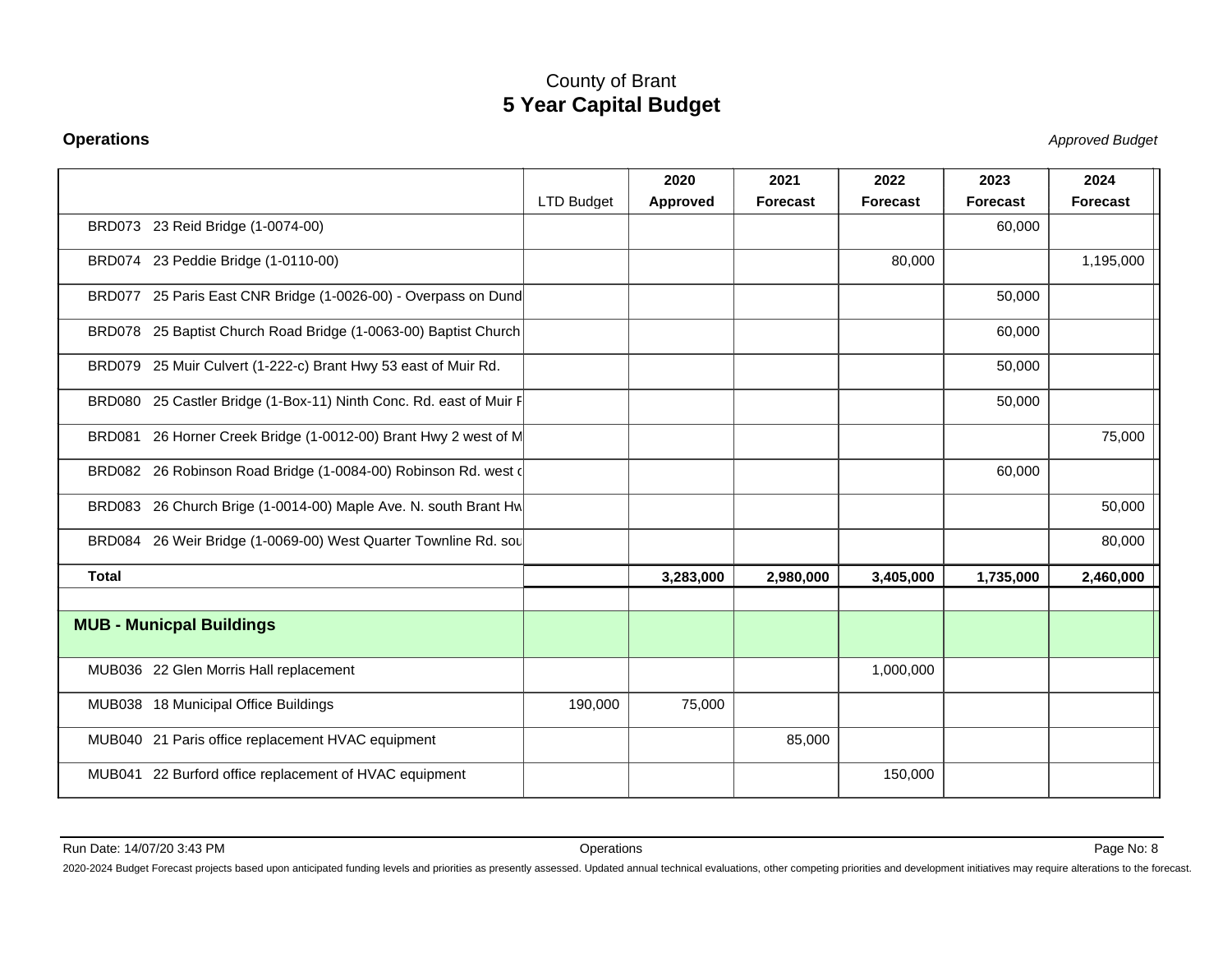#### **Operations**

Stephend Budget and the set of the set of the set of the set of the set of the set of the set of the set of the set of the set of the set of the set of the set of the set of the set of the set of the set of the set of the

|                                                     | LTD Budget | 2020<br><b>Approved</b> | 2021<br><b>Forecast</b> | 2022<br><b>Forecast</b> | 2023<br><b>Forecast</b> | 2024<br><b>Forecast</b> |
|-----------------------------------------------------|------------|-------------------------|-------------------------|-------------------------|-------------------------|-------------------------|
| MUB044 19 Community Centres                         | 50,000     | 50,000                  |                         |                         |                         |                         |
|                                                     |            |                         |                         |                         |                         |                         |
| MUB046 21 Municipal Office Buildings                |            |                         | 75,000                  | 75,000                  | 75,000                  | 75,000                  |
| MUB048 22 Municipal Offices                         |            |                         | 2,700,000               | 15,300,000              |                         |                         |
| <b>Total</b>                                        |            | 125,000                 | 2,860,000               | 16,525,000              | 75,000                  | 75,000                  |
|                                                     |            |                         |                         |                         |                         |                         |
| <b>PWE - Public Works Equipment</b>                 |            |                         |                         |                         |                         |                         |
| PWE112 20 Replace Tandem Axle Plow/Sander           |            | 315,000                 |                         |                         |                         |                         |
| PWE113 20 Replace Tandem Axle Plow/Sander           |            | 315,000                 |                         |                         |                         |                         |
| PWE114 20 Replace 1 Ton Pickup with Plow/Sander     |            | 120,000                 |                         |                         |                         |                         |
| PWE115 20 Fleet Shared Vehicle                      |            | 38,000                  |                         |                         |                         |                         |
| <b>Total</b>                                        |            | 788,000                 |                         |                         |                         |                         |
| <b>RDS - Roads</b>                                  |            |                         |                         |                         |                         |                         |
| PSW014 18 Hwy 403 Interchange Improvements (19-86)  | 2,600,000  |                         | 4,000,000               |                         |                         |                         |
| PSW019 18 Rest Acres Road Widening Ph2 (19-90)      | 10,500,000 | 1,634,000               |                         |                         |                         |                         |
| RDS148 20 Branchton Rd/McLean Sch Rd Reconstruction |            | 2,300,000               |                         |                         |                         |                         |
| RDS159 21 Laurel St Reconstruction                  |            | 50,000                  | 600,000                 |                         |                         |                         |
| RDS182 20 Church St W (Talbot to Augustus)          |            | 50,000                  | 800,000                 |                         |                         |                         |

Run Date: 14/07/20 3:43 PM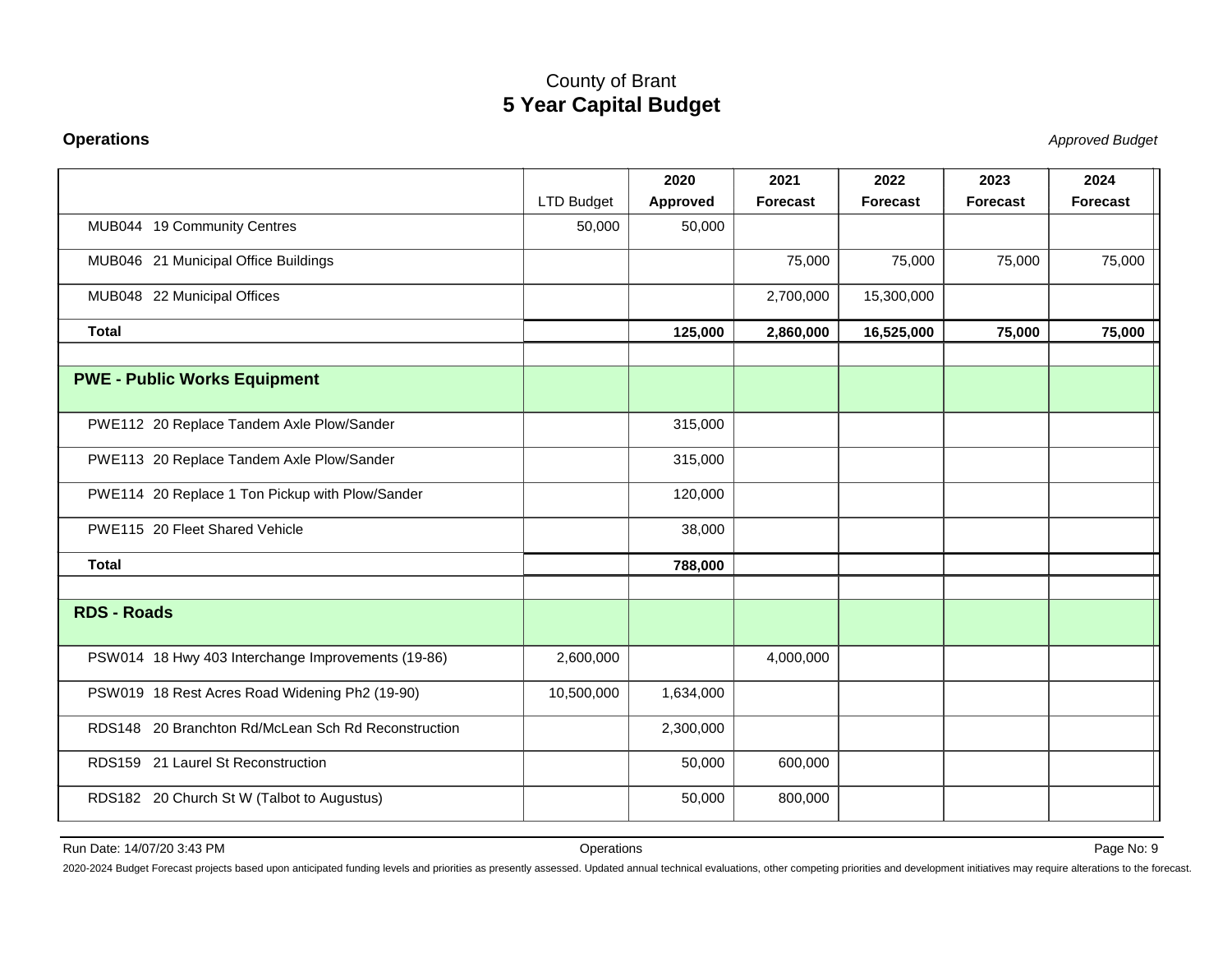#### **Operations**

Stephend Budget and the set of the set of the set of the set of the set of the set of the set of the set of the set of the set of the set of the set of the set of the set of the set of the set of the set of the set of the

|                                                                 |                   | 2020     | 2021            | 2022            | 2023            | 2024            |
|-----------------------------------------------------------------|-------------------|----------|-----------------|-----------------|-----------------|-----------------|
|                                                                 | <b>LTD Budget</b> | Approved | <b>Forecast</b> | <b>Forecast</b> | <b>Forecast</b> | <b>Forecast</b> |
| RDS204 20 New Sidewalks along Grand River St N Paris (19-79)    |                   |          |                 | 138,800         |                 |                 |
| RDS205 22 Reconstruction on Grand River St N Paris (19-79)      | 350,000           | 200,000  |                 | 7,452,500       | 7,452,500       | 3,000,000       |
| RDS212 22 Cockshutt Rd - Burtch Rd to 300m south of Phelps Rd   |                   |          | 50,000          | 2,300,000       |                 |                 |
| RDS213 22 King Edward St CIP - Governors Rd W to Cedar St       |                   |          |                 | 1,400,000       |                 |                 |
| RDS214 19 Baptist Church Rd CIP - McBay Rd to County Bndy       | 1,445,000         | 825,000  |                 |                 |                 |                 |
| RDS215 23 Norwich Rd - Middle Townline Rd to Augustus St        |                   |          |                 | 50,000          | 1,900,000       |                 |
| RDS216 21 East River Rd - Glen Morris Road East to Scenic Drive |                   |          | 50,000          |                 | 600,000         |                 |
| RDS220 21 Concrete Sidewalk Upgrades                            |                   |          | 100,000         | 100,000         |                 |                 |
| RDS229 21 East River Rd - Glen Morris Rd E to County Bndy       |                   |          | 50,000          |                 | 600,000         |                 |
| RDS230 21 King Street S - Oakland Rd to Jenkins Rd              |                   |          |                 | 50,000          | 1,100,000       |                 |
| RDS231 21 Harley Rd - West 1/4 Townline Rd to Muir Rd S         |                   | 50,000   | 3,200,000       |                 |                 |                 |
| RDS232 21 Pinehurst Rd - Hot Mix Resurfacing                    |                   |          |                 |                 | 50,000          | 1,400,000       |
| RDS239 21 St. George Rd-McLean School to Brant-Waterloo Rd      |                   |          | 800,000         |                 |                 |                 |
| RDS240 22 Hwy 54-resurface-Rd 18 to County boundary             |                   |          |                 |                 | 50,000          | 1,000,000       |
| RDS241 22 Colborne St E-Langford Rd to Shaver St-micro surface  |                   |          |                 | 600,000         |                 |                 |
| RDS242 22 Burtch Rd-Pleasant Ridge to Trailhead to the West     |                   | 50,000   | 850,000         |                 |                 |                 |
| RDS243 22 Colborne St W-Bishopsgate to Hwy 24                   |                   |          | 50,000          | 1,700,000       |                 |                 |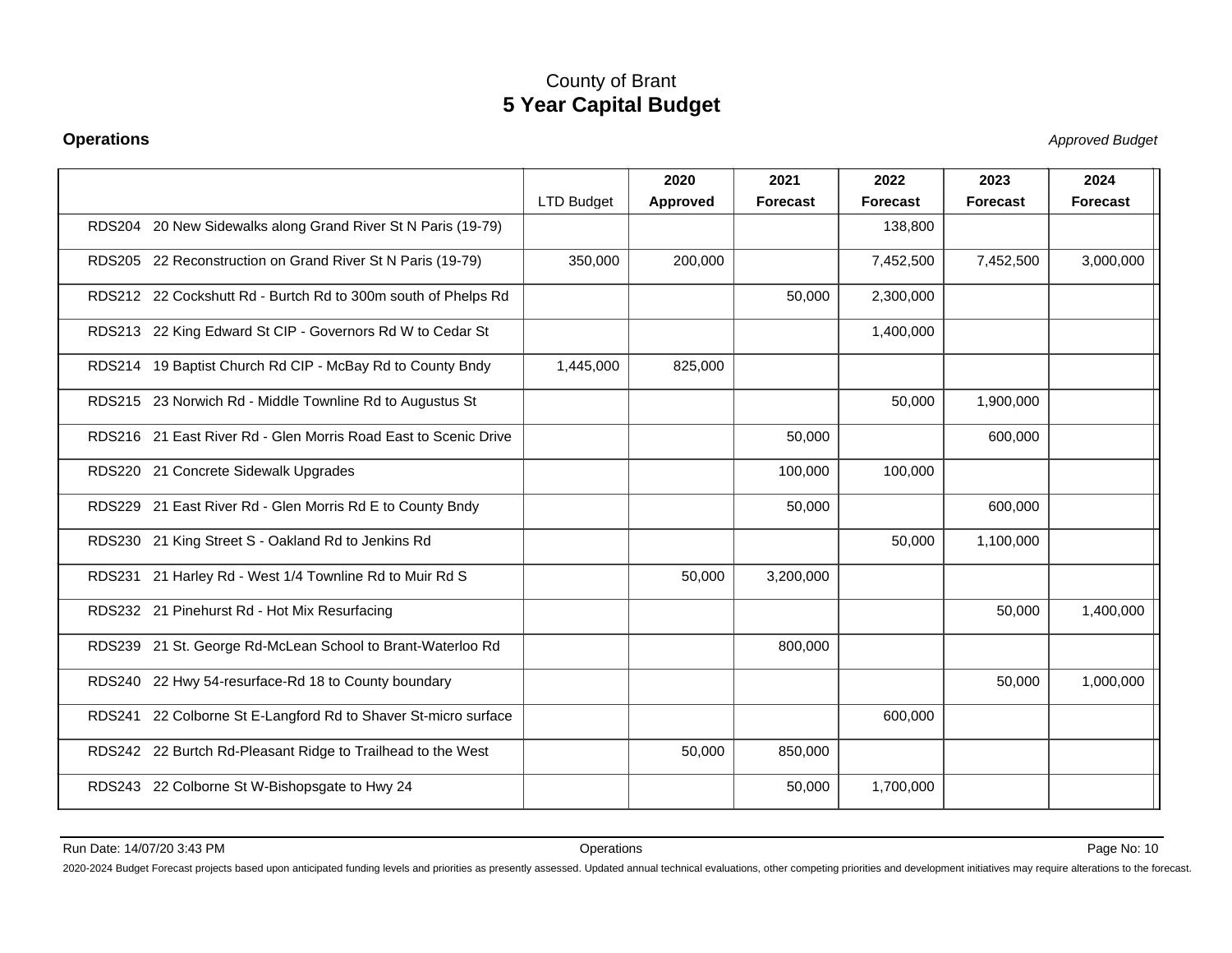#### **Operations**

Stephend Budget and the set of the set of the set of the set of the set of the set of the set of the set of the set of the set of the set of the set of the set of the set of the set of the set of the set of the set of the

|                                                                    |                   | 2020      | 2021            | 2022            | 2023      | 2024            |
|--------------------------------------------------------------------|-------------------|-----------|-----------------|-----------------|-----------|-----------------|
|                                                                    | <b>LTD Budget</b> | Approved  | <b>Forecast</b> | <b>Forecast</b> | Forecast  | <b>Forecast</b> |
| RDS244 22 Road 22 CIP Sawmill Rd to Hwy 54                         |                   |           |                 | 50,000          | 1,320,000 |                 |
| RDS245 17 Gravel to Hardtop Road Conversion                        | 2,000,000         | 230,000   |                 |                 |           |                 |
| RDS250 19 Highway 2 - Muir Rd N to Middle Townline Rd - Resurfac   |                   |           |                 | 50,000          | 800,000   |                 |
| RDS255 20 Cedar St Reconstruction (Rest Acres to King Edward)      |                   | 675,000   |                 |                 |           |                 |
| RDS259 21 Transportation Master Plan Update with TIS for Cainsvill |                   | 300,000   |                 |                 |           |                 |
| RDS260 19 King Edward St - Rest Acres to Misener West Surfaces     | 1,800,000         | 410,000   |                 |                 |           |                 |
| RDS265 22 King Edward Street Improvements at Falkland(19-95)       | 1,400,000         | 100,000   | 5,000,000       |                 |           |                 |
| RDS266 19 Burtch Rd - Mt. Pleasant Rd to Trailhead to West         | 35,000            | 400,000   |                 |                 |           |                 |
| RDS267 21 Watts Pond Road - Ayr Road to Brant-Oxford Road(19-9)    |                   |           | 50,000          |                 | 50,000    | 3,220,000       |
| RDS273 19 Brant/Brantford Transportation Study                     | 70,000            | 30,000    |                 |                 |           |                 |
| RDS274 19 Drumbo Road Rehabilitation                               | 640,811           | 500,000   |                 |                 |           |                 |
| RDS275 24 Hwy 53 - Middle Townline Rd to Muir Rd (2 year Project)  |                   |           |                 |                 | 50,000    | 3,500,000       |
| RDS276 20 Ayr Road (Watts Pond to Brant-Waterloo Rd)               |                   | 2,700,000 |                 |                 |           |                 |
| RDS277 20 Ellis Ave Reconstruction(Hwy 24 to Mt. Pleasant Rd)      |                   | 50,000    | 1,100,000       |                 |           |                 |
| RDS278 20 Jenkins Rd Reconstruction (Brant Mill to Cockshutt)      |                   | 300,000   | 400,000         |                 |           |                 |
| RDS279 21 Forced Rd Reconstruction(Oakhill to Colborne St W)       |                   |           | 300,000         |                 |           |                 |
| RDS280 20 Curtis Ave N Reconstruction                              |                   | 300,000   |                 |                 |           |                 |
|                                                                    |                   |           |                 |                 |           |                 |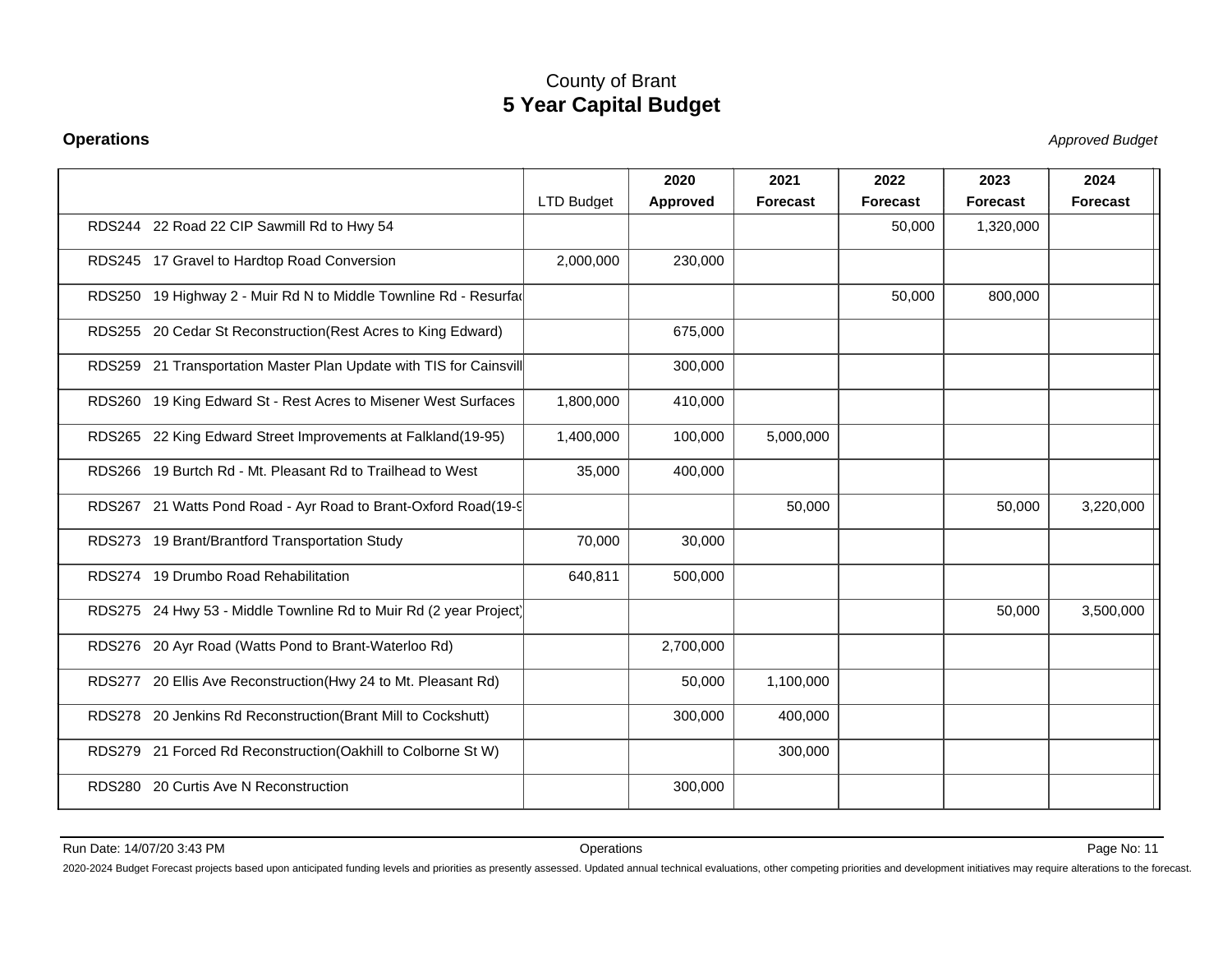#### **Operations**

Stephend Budget and the set of the set of the set of the set of the set of the set of the set of the set of the set of the set of the set of the set of the set of the set of the set of the set of the set of the set of the

|                                                                    |                   | 2020     | 2021            | 2022            | 2023      | 2024            |
|--------------------------------------------------------------------|-------------------|----------|-----------------|-----------------|-----------|-----------------|
|                                                                    | <b>LTD Budget</b> | Approved | <b>Forecast</b> | <b>Forecast</b> | Forecast  | <b>Forecast</b> |
| RDS282 23 Dundas St W & Chapel St Reconstruction (19-89)           |                   | 50,000   |                 |                 | 500,000   |                 |
| RDS283 22 Woodslee Ave Reconstruction (19-131)                     |                   | 25,000   |                 | 300,000         |           |                 |
| RDS284 20 Roads Reconstruction in Burford (in conjuction with serv |                   |          | 25,000          | 1,000,000       |           |                 |
| RDS285 20 Queen, Whitney, Isaac, Elgin, Church, Brant, Scott, Mar  |                   | 25,000   |                 | 500,000         |           |                 |
| RDS286 21 King Edward Reconstruction (Rest Acres to Dundas)        |                   |          | 25,000          |                 | 300,000   |                 |
| RDS288 23 Dundas St E, Sidewalk & Rd Reconstruction(19-80&82)      |                   |          | 50,000          |                 | 3,650,000 |                 |
| RDS289 23 Race St Sewer Upgrades-Road Reconstruction(19-89)        |                   |          | 25,000          |                 | 1,000,000 |                 |
| RDS290 23 Colborne St W & Forced Rd Intersection Improvement(1     |                   |          | 50,000          |                 | 1,000,000 |                 |
| RDS291 24 Willow St & Side Streets Resurfacing                     |                   |          |                 |                 | 25,000    | 1,000,000       |
| RDS292 20 Brant-Waterloo Rd(Trussler Rd to 1.8km E of Reidsville   |                   | 50,000   |                 |                 |           |                 |
| RDS293 20 Onondaga Townline (Baptist Church to Sawmill-Gravel (    |                   | 160,000  |                 |                 |           |                 |
| RDS297 24 East River Road - Green Lane to Blue Lake Road           |                   |          |                 |                 |           | 50,000          |
| RDS298 24 East River Road - Blue Lake Road to Scenic Drive         |                   |          |                 |                 |           | 50,000          |
| RDS299 24 Hwy #5 - Highway 24 to Commerce Drive                    |                   |          |                 |                 |           | 50,000          |
| RDS304 24 Muir Rd - Seventh Concession to Hwy #53                  |                   |          |                 |                 |           | 50,000          |
| RDS312 22 Downtown Paris-New Parking Structure                     |                   |          | 936,000         | 5,304,000       |           |                 |
| RDS313 22 Downtown Paris-Reconstruct Broadway St W                 |                   |          | 72,000          | 408,000         |           |                 |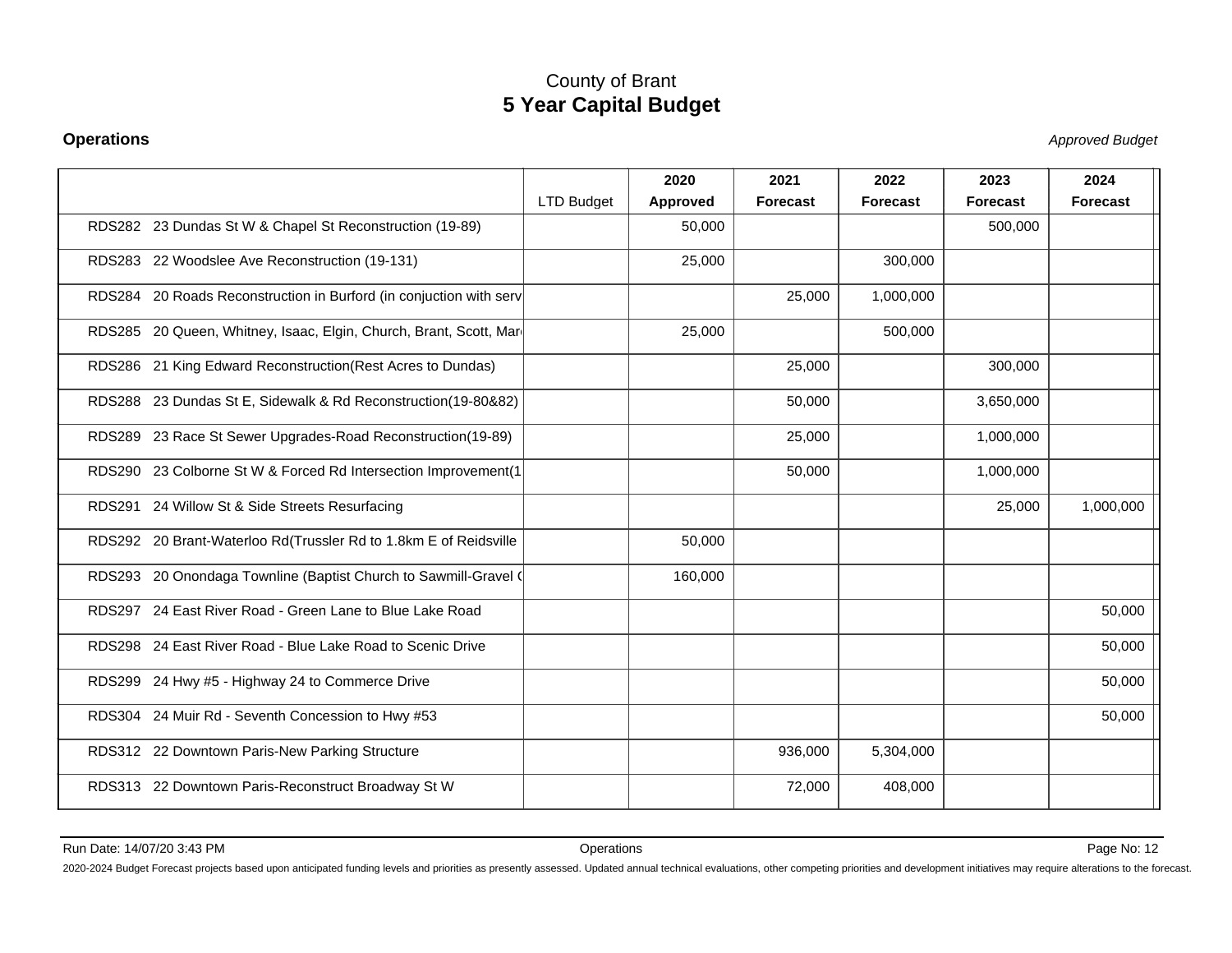#### **Operations**

Stephend Budget and the set of the set of the set of the set of the set of the set of the set of the set of the set of the set of the set of the set of the set of the set of the set of the set of the set of the set of the

|                                                                  | <b>LTD Budget</b> | 2020<br>Approved | 2021<br><b>Forecast</b> | 2022<br>Forecast | 2023<br><b>Forecast</b> | 2024<br>Forecast |
|------------------------------------------------------------------|-------------------|------------------|-------------------------|------------------|-------------------------|------------------|
| <b>Total</b>                                                     |                   | 11,464,000       | 18,583,000              | 21,403,300       | 20,447,500              | 13,320,000       |
|                                                                  |                   |                  |                         |                  |                         |                  |
| <b>SOL - Solid Waste</b>                                         |                   |                  |                         |                  |                         |                  |
| SOL013 11 Landfill Site Improvements                             | 1,300,000         | 100,000          | 100,000                 | 100,000          | 100,000                 |                  |
| SOL018 20 Biggars Lane Landfill Expansion                        | 500,000           |                  |                         | 4,000,000        |                         |                  |
| SOL023 20 Leachate Offloading Station - Paris WPCP               |                   | 400,000          |                         |                  |                         |                  |
| SOL024 20 Residential Solid Waste Curbside Setout Audit          |                   | 75,000           |                         |                  |                         |                  |
| SOL025 20 Public Space Recycling Receptacles                     |                   | 37,500           |                         |                  |                         |                  |
| <b>Total</b>                                                     |                   | 612,500          | 100,000                 | 4,100,000        | 100,000                 |                  |
|                                                                  |                   |                  |                         |                  |                         |                  |
| <b>SWM - Storm Water Management</b>                              |                   |                  |                         |                  |                         |                  |
| SWM012 14 New Storm Sewer - Dundas East, Paris Rd, Consolidate   |                   |                  | 1,232,953               |                  |                         |                  |
| SWM017 13 Storm Water Facility Work                              | 1,748,646         | 150,000          | 150,000                 | 150,000          | 150,000                 |                  |
| SWM019 19 New and Upgrades to Storm Sewers on Grand River St     | 100,000           |                  |                         | 1,300,000        |                         |                  |
| SWM024 20 Burtch Rd Storm (Mt. Pleasant Rd to Trailhead to the W |                   | 350,000          |                         |                  |                         |                  |
| SWM025 21 Forced Road - Oakhill to Colborne St Storm             |                   | 25,000           | 125,000                 |                  |                         |                  |
| SWM026 20 Cedar Street - Rest Acres to King Edward Storm         |                   | 600,000          |                         |                  |                         |                  |
| SWM027 20 Storm Sewer & Identification for Asset Management      |                   | 75,000           |                         |                  |                         |                  |

Run Date: 14/07/20 3:43 PM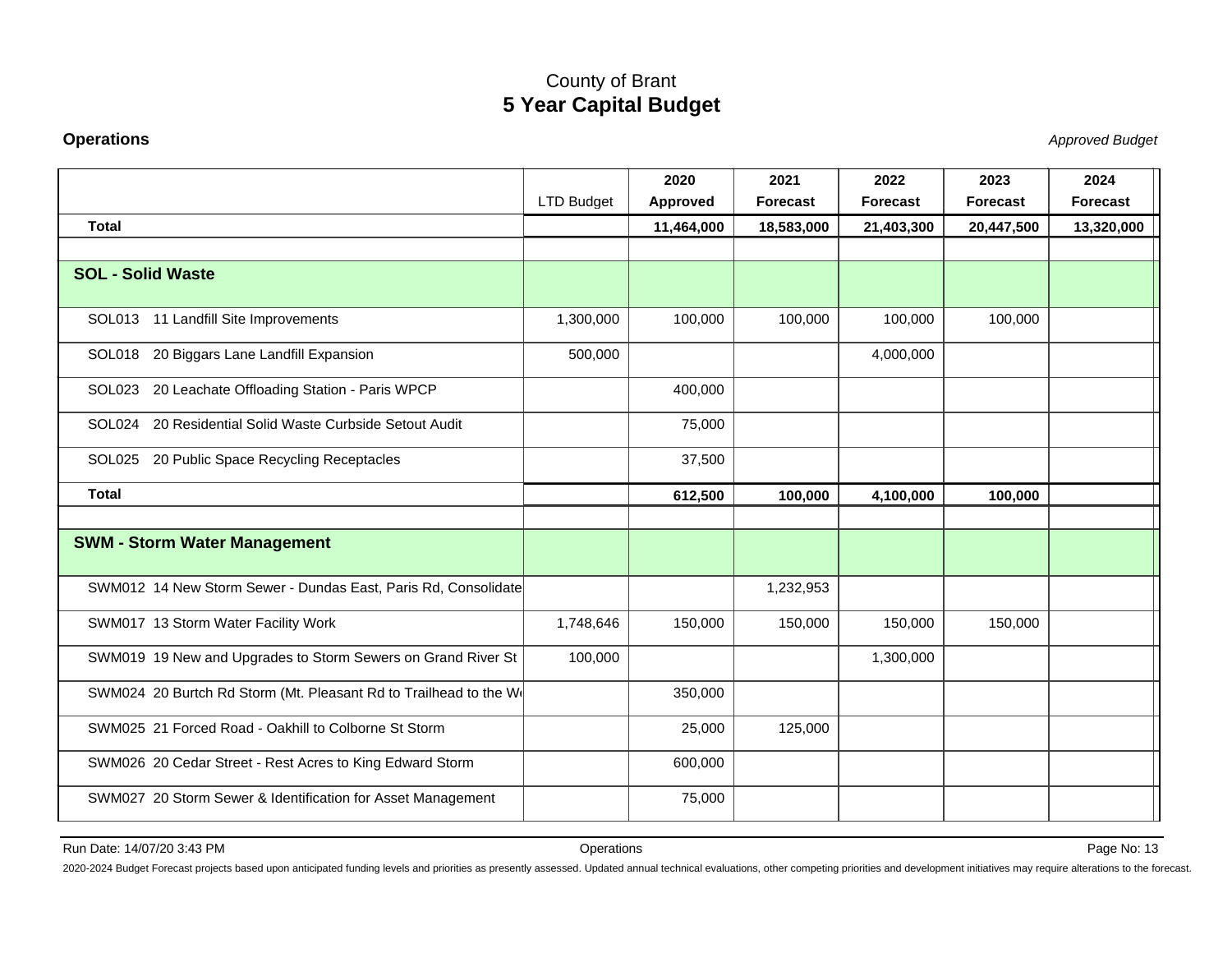#### **Operations**

Stephend Budget and the set of the set of the set of the set of the set of the set of the set of the set of the set of the set of the set of the set of the set of the set of the set of the set of the set of the set of the

|                                                                  |                   | 2020      | 2021            | 2022            | 2023      | 2024            |
|------------------------------------------------------------------|-------------------|-----------|-----------------|-----------------|-----------|-----------------|
|                                                                  | <b>LTD Budget</b> | Approved  | <b>Forecast</b> | <b>Forecast</b> | Forecast  | <b>Forecast</b> |
| SWM028 20 Dundas St W & Chapel St Storm Sewer (19-171)           |                   | 25,000    |                 |                 | 200,000   |                 |
| SWM029 22 Woodslee Ave Storm Sewer                               |                   | 25,000    |                 | 300,000         |           |                 |
| SWM030 24 Storm Water Management Project                         |                   |           |                 |                 |           | 500,000         |
| SWM031 20 Queen, Whitney, Isaac, Church, Brant, Scott Marcus - S |                   | 25,000    |                 | 200,000         |           |                 |
| SWM032 21 King Edward Storm-Rest Acres to Dundas                 |                   |           | 25,000          |                 | 100,000   |                 |
| SWM033 22 Cainsville Storm Water(19-93)                          |                   |           |                 | 400,000         |           |                 |
| SWM034 20 Laurel Street Storm Water                              |                   | 25,000    | 150,000         |                 |           |                 |
| SWM035 23 Willow St & Side Streets Storm Water(19-169)           |                   |           |                 |                 | 25,000    | 315,000         |
| <b>Total</b>                                                     |                   | 1,300,000 | 1,682,953       | 2,350,000       | 475,000   | 815,000         |
| <b>WAT - Water</b>                                               |                   |           |                 |                 |           |                 |
| PSW012 22 Gilbert - Increase Permit to Take Water (P-1-8)        |                   |           |                 |                 | 450,000   |                 |
| WAT071 16 Storage Barn - Gilbert                                 |                   |           | 200,000         |                 |           |                 |
| WAT084 19 Penman's Raceway Park watermain                        | 200,000           |           | 250,000         |                 |           |                 |
| WAT111 17 Airport Water Distribution System Upgrades             | 1,592,000         |           | 1,400,000       |                 |           |                 |
| WAT117 23 Dundas St E Watermain Replacement                      | 50,000            |           |                 |                 | 1,500,000 |                 |
| WAT118 16 King Edward St watermain replacement-Cedar to Misen    | 600,000           | 336,000   |                 |                 |           |                 |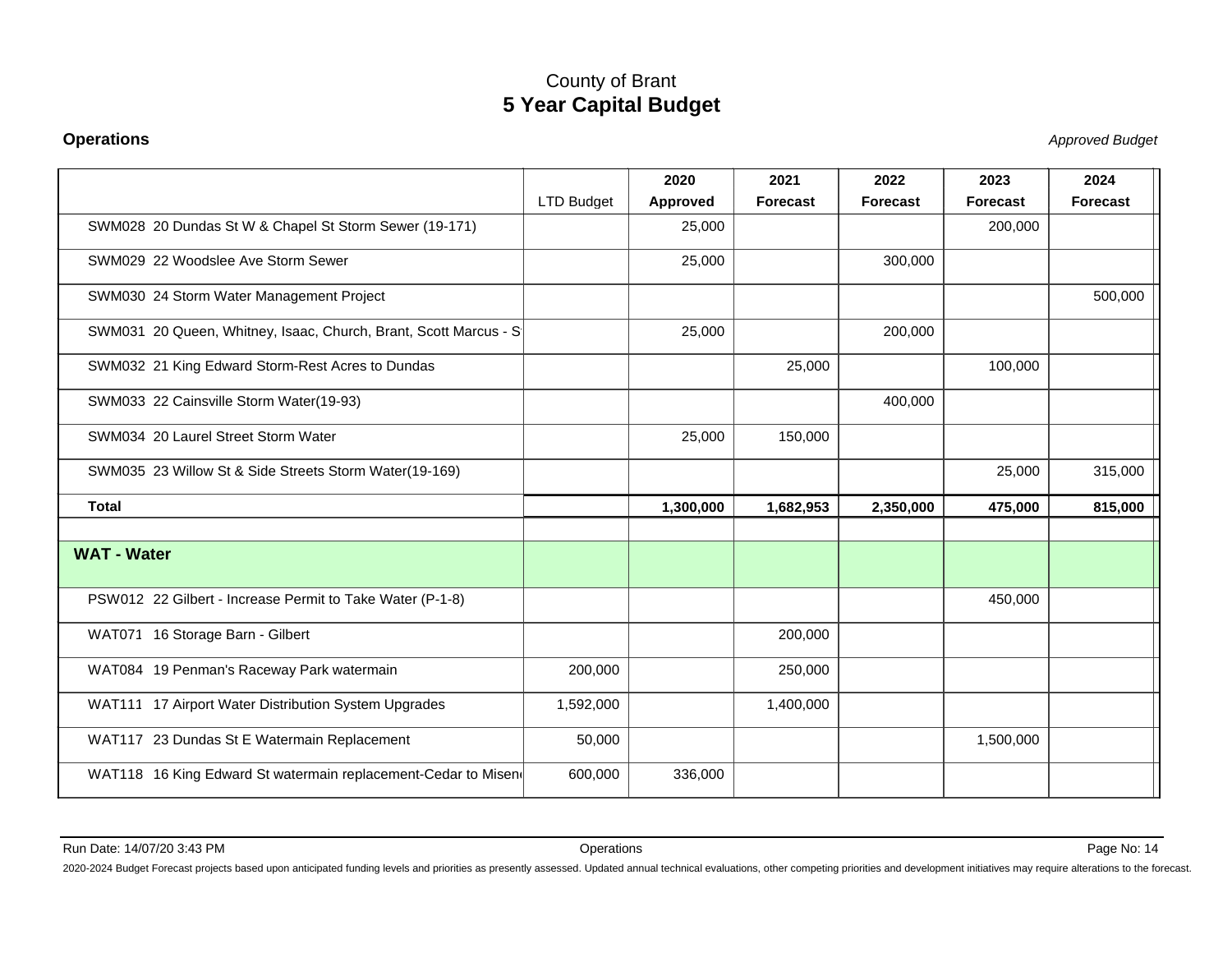#### **Operations**

Stephend Budget and the set of the set of the set of the set of the set of the set of the set of the set of the set of the set of the set of the set of the set of the set of the set of the set of the set of the set of the

|                                                                   | <b>LTD Budget</b> | 2020<br>Approved | 2021<br>Forecast | 2022<br><b>Forecast</b> | 2023<br><b>Forecast</b> | 2024<br><b>Forecast</b> |
|-------------------------------------------------------------------|-------------------|------------------|------------------|-------------------------|-------------------------|-------------------------|
| WAT119 19 Watermain Replacement                                   | 1,500,000         | 2,000,000        | 2,000,000        | 2,000,000               | 2,000,000               | 2,000,000               |
| WAT121 22 Grand River St N Watermain (19-116, 134, 135, 136)      | 75,000            |                  | 100,000          | 2,700,000               | 1,775,000               | 9,945,000               |
| WAT125 17 SCADA Maintenance                                       | 300,000           | 100,000          | 100,000          | 100,000                 | 100,000                 | 100,000                 |
| WAT126 21 Oak Park Elevated Tank - Exterior and Interior Painting |                   |                  | 700,000          |                         |                         |                         |
| WAT129 20 Water Utility Truck / Service Vehicle                   |                   | 45,000           |                  |                         |                         |                         |
| WAT130 21 Water Utility Truck / Service Vehicle                   |                   |                  | 45.000           |                         |                         |                         |
| WAT135 21 Main Street Watermain Replacement - Ball to Creeden     |                   |                  | 20,000           | 80,000                  |                         |                         |
| WAT138 22 Water Utility Truck / Service Vehicle                   |                   |                  |                  | 45,000                  |                         |                         |
| WAT144 20 Grand R. St. N. PRV Relocation                          | 35,000            | 200,000          |                  |                         |                         |                         |
| WAT145 22 William St. Watermain Replacement (GRSN to Walnut)      |                   |                  |                  | 70,000                  | 650,000                 |                         |
| WAT146 22 Grand River Crossing (Willow to GRSS)                   |                   |                  |                  | 110,000                 |                         |                         |
| WAT151 23 Water Utility Truck / Service Vehicle                   |                   |                  |                  |                         | 45,000                  |                         |
| WAT154 24 Water Utility Truck/Service Vehicle                     |                   |                  |                  |                         |                         | 45,000                  |
| WAT155 20 Airport - Former Pump Station Decommission              |                   | 50,000           |                  |                         |                         |                         |
| WAT156 22 Nith Peninsula Servicing Trunk Watermain(19-130)        |                   | 50,000           |                  | 5,325,000               |                         |                         |
| WAT157 20 Cedar Street - Rest Acres to King Edward Reconstructio  |                   | 75,000           |                  |                         |                         |                         |
| WAT158 23 Dundas and Chapel Street Watermain(19-141)              |                   | 75,000           |                  |                         | 500,000                 |                         |
|                                                                   |                   |                  |                  |                         |                         |                         |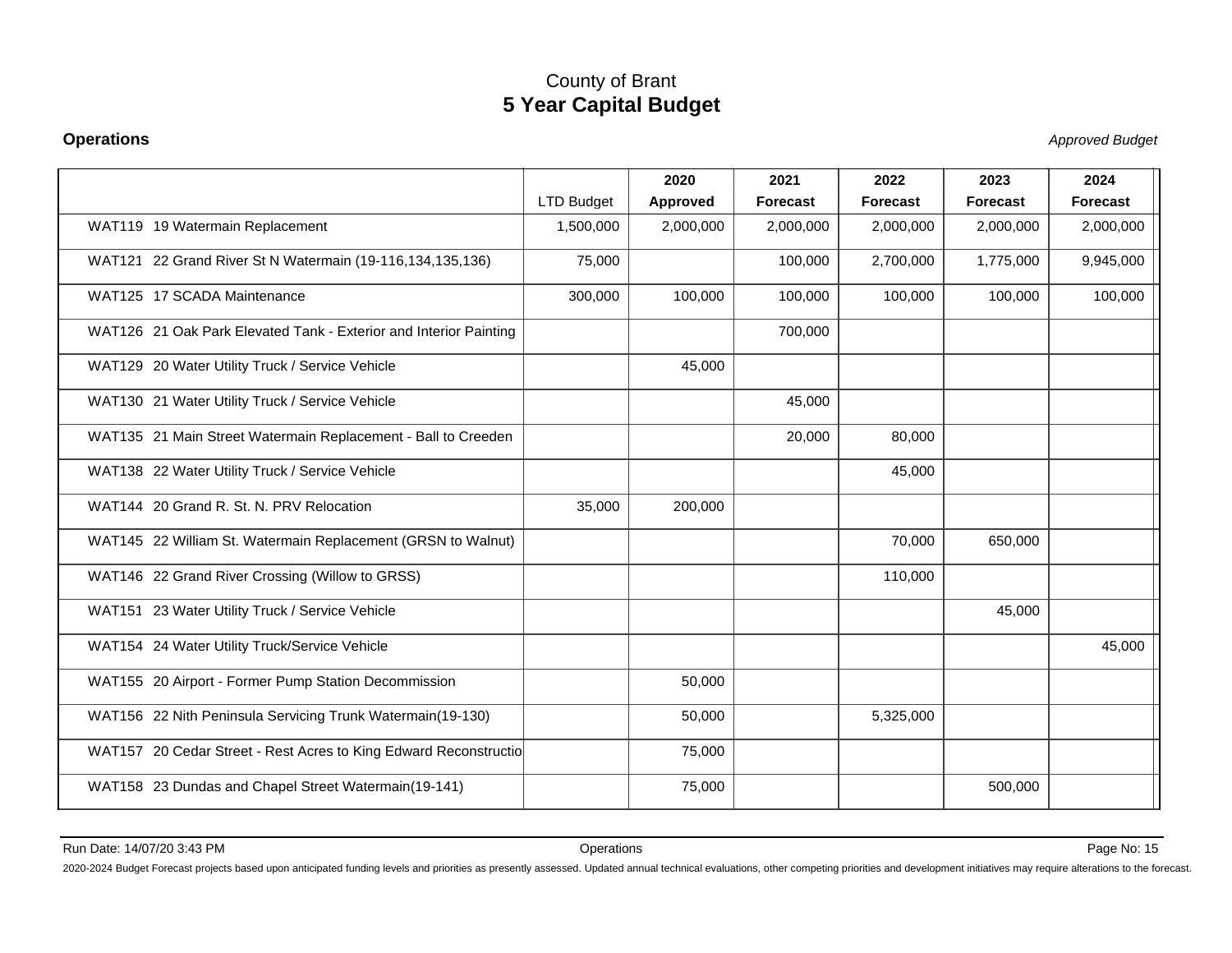#### **Operations**

Stephend Budget and the set of the set of the set of the set of the set of the set of the set of the set of the set of the set of the set of the set of the set of the set of the set of the set of the set of the set of the

|                                                                 |                   | 2020      | 2021            | 2022       | 2023            | 2024       |
|-----------------------------------------------------------------|-------------------|-----------|-----------------|------------|-----------------|------------|
|                                                                 | <b>LTD Budget</b> | Approved  | <b>Forecast</b> | Forecast   | <b>Forecast</b> | Forecast   |
| WAT159 22 Woodslee Ave - Reconstruction(19-131)                 |                   | 50,000    |                 | 1,000,000  |                 |            |
| WAT161 20 Additional Water Service Vehicle                      |                   | 45,000    |                 |            |                 |            |
| WAT162 24 Watermain-403 Crossing (Pottruff Rd area)(19-139)     |                   |           | 50,000          |            |                 | 2,563,000  |
| WAT163 23 King Edward - Rest Acres to Dundas(19-138)            |                   |           | 25,000          |            | 385,000         |            |
| WAT164 22 Cainsville Water Supply Upgrades(19-126)              |                   | 100,000   |                 | 7,700,000  |                 |            |
| WAT166 20 Water Meter Upgrade-St. George                        |                   | 500,000   |                 |            |                 |            |
| <b>Total</b>                                                    |                   | 3,626,000 | 4,890,000       | 19,130,000 | 7,405,000       | 14,653,000 |
|                                                                 |                   |           |                 |            |                 |            |
| <b>WST - Wastewater</b>                                         |                   |           |                 |            |                 |            |
| WST042 23 St. George WPCP Expansion (19-149)                    | 11,325,500        |           |                 |            | 20,274,500      |            |
| WST044 22 St. George Sanitary Sewer Upgrades (19-150)           | 857,500           |           |                 | 742,500    |                 |            |
| WST073 22 New&Upgrades to Sanitary Sewers on Grand River St N   | 362,600           |           |                 | 2,000,000  |                 |            |
| WST074 15 Misc. Sewer Repairs                                   | 400,000           |           | 100,000         |            | 100,000         |            |
| WST081 17 Misc Facility Repairs/Maintenance - OCWA              | 509,000           | 200,000   | 150,000         | 150,000    | 150,000         | 150,000    |
| WST087 18 King Edward St. SAN Extension (Cedar to Irongate)(19- | 356,000           | 255,000   |                 |            |                 |            |
| WST096 21 Cainsville Sanitary Pumping Station & Forcemain(19-15 | 200,000           |           | 4,800,000       |            |                 |            |
| WST098 20 St. George Collection System Hydraulic Model          |                   | 65,000    |                 |            |                 |            |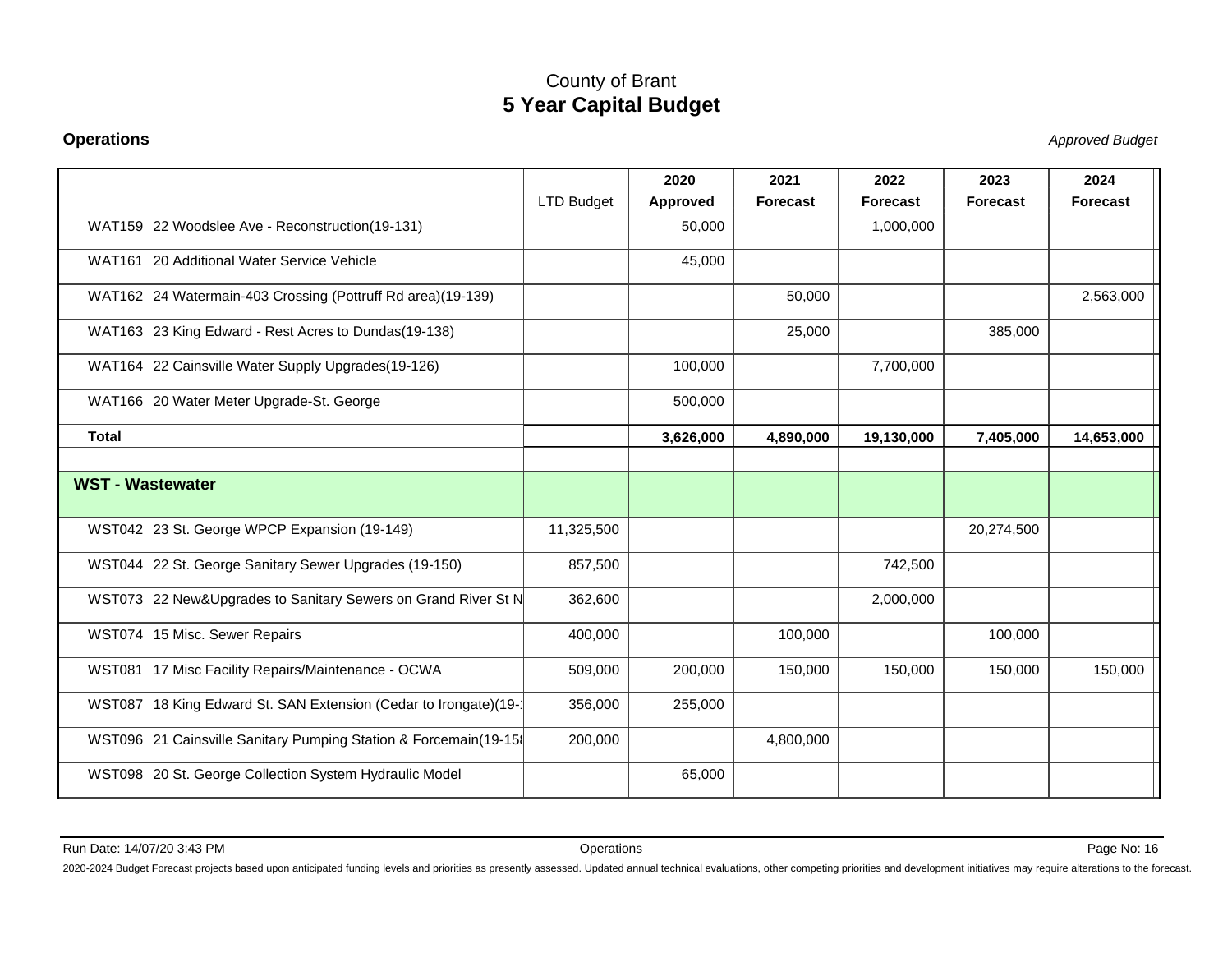#### **Operations**

Stephend Budget and the set of the set of the set of the set of the set of the set of the set of the set of the set of the set of the set of the set of the set of the set of the set of the set of the set of the set of the

|                                                               |             | 2020            | 2021            | 2022            | 2023            | 2024       |
|---------------------------------------------------------------|-------------|-----------------|-----------------|-----------------|-----------------|------------|
|                                                               | LTD Budget  | <b>Approved</b> | <b>Forecast</b> | <b>Forecast</b> | <b>Forecast</b> | Forecast   |
| WST099 20 Cedar St - Rest Acres Rd to King Edward             |             | 75,000          |                 |                 |                 |            |
| WST100 22 Paris Links SPS, Sewer and Forcemain (By Developer) |             |                 |                 | 200,000         |                 |            |
| WST101 23 King Edward, Rest Acres to Hanlon(19-165)           |             |                 | 25,000          |                 | 325,000         |            |
| WST102 23 Grandville SPS Upgrades                             |             |                 | 25,000          |                 | 600,000         |            |
| WST103 23 Race St Sewer Upgrades(19-147&161)                  |             |                 | 25,000          |                 | 2,315,000       |            |
| WST104 25 Paris WWTP Expansion(19-148)                        |             |                 |                 |                 | 200,000         |            |
| WST105 25 Curtis Ave S Sanitary Sewer                         |             |                 |                 |                 | 50,000          |            |
| WST106 25 Business Park SPS, Sewer & Forcemain(19-154,162,16) |             |                 |                 |                 | 100,000         |            |
| WST107 25 Northwest SPS and Forcemain                         |             |                 |                 |                 | 25,000          |            |
| WST108 25 King Edward SPS and Forcemain                       |             |                 |                 |                 | 75,000          |            |
| WST109 25 NE 403/Rest Acres Rd - SPS and Forcemain(19-164)    |             |                 |                 |                 | 50,000          |            |
| WST111 26 East Paris SPS and Forcemain(19-144&166)            |             |                 |                 |                 |                 | 75,000     |
| WST112 26 Willow Street SPS Upgrades(19-156)                  |             |                 |                 |                 |                 | 100,000    |
| <b>Total</b>                                                  |             | 595,000         | 5,125,000       | 3,092,500       | 24,264,500      | 325,000    |
| <b>Total Operations</b>                                       | 116,400,058 | 21,793,500      | 36,220,953      | 70,005,800      | 54,502,000      | 31,648,000 |
| <b>Total Operations</b>                                       | 116,400,058 | 21,793,500      | 36,220,953      | 70,005,800      | 54,502,000      | 31,648,000 |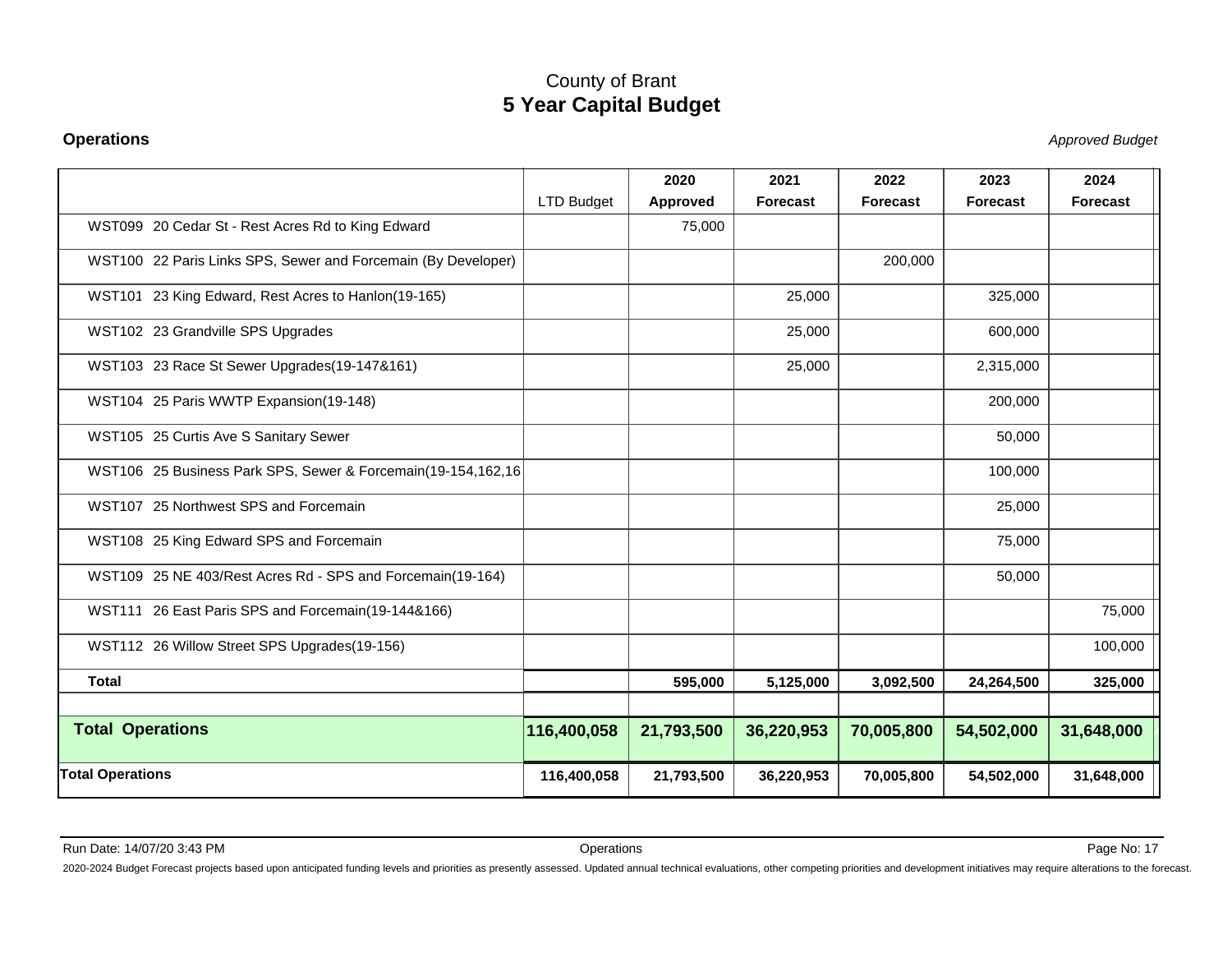#### <span id="page-18-0"></span>**Community & Protective Services**

State of the contract of the contract of the contract of the contract of the contract of the contract of the contract of the contract of the contract of the contract of the contract of the contract of the contract of the c

|                                                  |                   | 2020     | 2021     | 2022            | 2023     | 2024            |
|--------------------------------------------------|-------------------|----------|----------|-----------------|----------|-----------------|
|                                                  | <b>LTD Budget</b> | Approved | Forecast | <b>Forecast</b> | Forecast | <b>Forecast</b> |
| <b>Community &amp; Protective Services</b>       |                   |          |          |                 |          |                 |
| <b>CEM - Cemetery</b>                            |                   |          |          |                 |          |                 |
|                                                  |                   |          |          |                 |          |                 |
| CEM018 17 Replacement small tractor              |                   |          |          | 45,000          |          |                 |
| CEM030 20 Harley Cemetery Road Paving            |                   | 38,000   |          |                 |          |                 |
| CEM037 20 Fence Replacement Active Cemeteries    |                   | 15,000   | 25,000   | 25,000          |          |                 |
| CEM039 19 Paris Cemetery Paving                  |                   |          | 75,000   |                 |          |                 |
| CEM045 18 Active Cemetery Signs                  | 6,500             | 10,000   |          |                 |          |                 |
| CEM046 21 Cemetery 3/4 Ton Truck                 |                   |          | 42,000   |                 |          |                 |
| CEM047 21 Cemetery Survey Mt. Pleasant Expansion |                   |          | 10,000   |                 |          |                 |
| CEM048 22 Columbarium #3 Paris Cemetery          |                   |          |          | 50,000          |          |                 |
| CEM049 22 Relocation of Storage Compound         |                   |          |          | 15,000          |          |                 |
| CEM050 22 Cemetery Mower                         |                   |          |          | 17,000          |          |                 |
| CEM051 23 Cemetery Mower Replacement             |                   |          |          |                 | 18,000   |                 |
| CEM053 20 Cemetery Mower Replacement             |                   | 15,000   |          |                 |          |                 |
| CEM054 21 Cemetery Mower Replacement             |                   |          | 15,500   |                 |          |                 |
| CEM055 21 Paris Cemetery Scattering Garden       |                   |          | 25,000   |                 |          |                 |
| CEM056 20 Oakland Cemetery Expansion             |                   | 15,000   | 20,000   | 15,000          |          |                 |
|                                                  |                   |          |          |                 |          |                 |

Run Date: 14/07/20 3:43 PM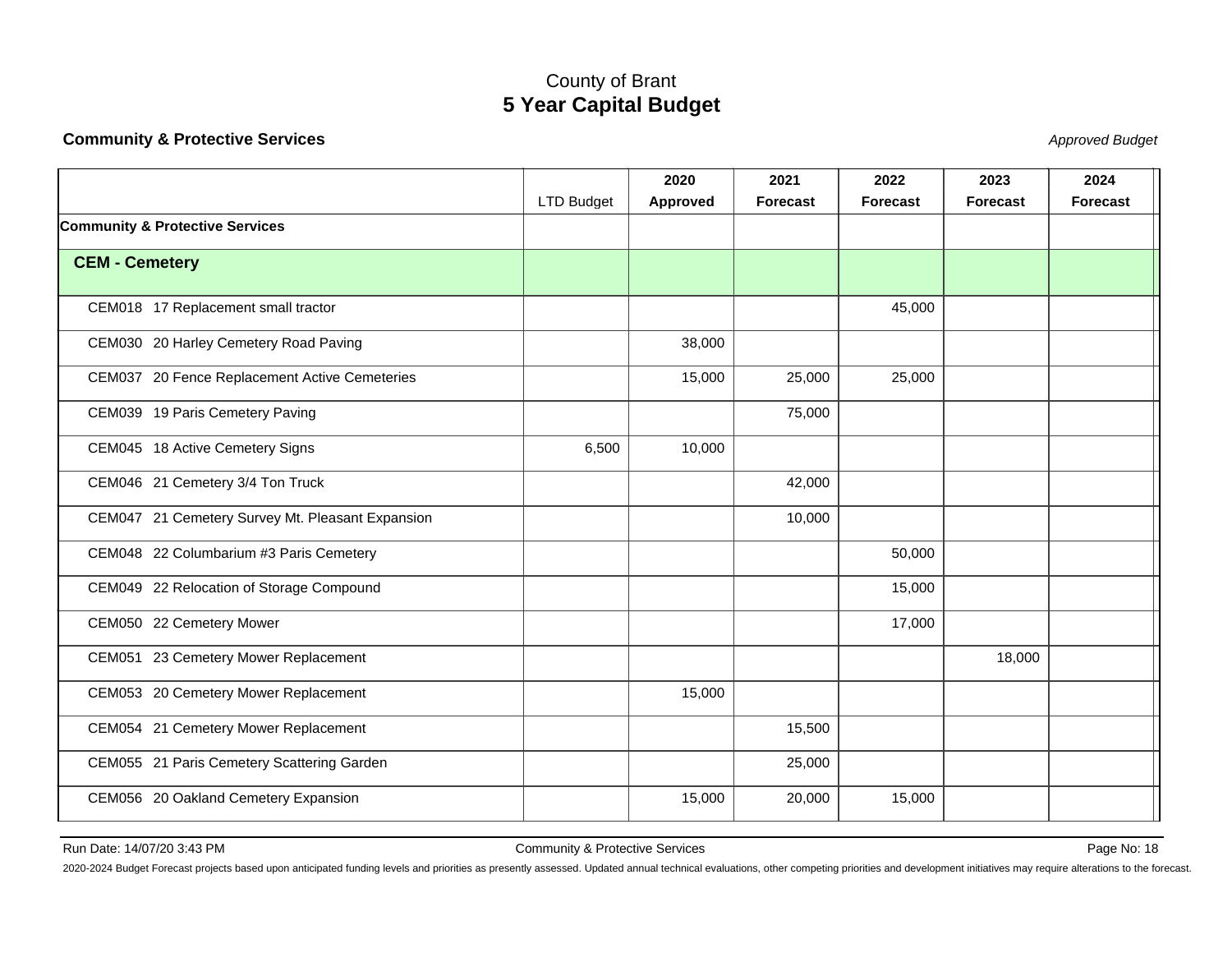#### **Community & Protective Services**

State of the contract of the contract of the contract of the contract of the contract of the contract of the contract of the contract of the contract of the contract of the contract of the contract of the contract of the c

|                                                             |                   | 2020     | 2021            | 2022            | 2023            | 2024     |
|-------------------------------------------------------------|-------------------|----------|-----------------|-----------------|-----------------|----------|
|                                                             | <b>LTD Budget</b> | Approved | <b>Forecast</b> | <b>Forecast</b> | <b>Forecast</b> | Forecast |
| CEM057 24 Cemetery Mower Replacement                        |                   |          |                 |                 |                 | 18,000   |
| CEM058 21 Cemetery Chapel HVAC Replacement                  |                   |          | 7,500           |                 |                 |          |
| CEM059 21 Paris Cemetery Section F Construction             |                   |          | 40,000          |                 |                 |          |
| CEM060 24 Cemetery Shop Expansion                           |                   |          |                 |                 |                 | 75,000   |
| CEM064 20 Cemetery Utility Vehicle                          |                   | 15,000   |                 |                 |                 |          |
| <b>Total</b>                                                |                   | 108,000  | 260,000         | 167,000         | 18,000          | 93,000   |
|                                                             |                   |          |                 |                 |                 |          |
| <b>PRG - Recreation &amp; Community Development</b>         |                   |          |                 |                 |                 |          |
| PRG009 21 Scotland Communtiy Centre Landscaping             |                   |          | 25,000          | 10,000          |                 |          |
| PRG011 21 Recreation Programs Equipment                     |                   |          | 10,000          |                 |                 | 10,000   |
| PRG012 21 Diving Board                                      |                   |          | 10,000          |                 |                 |          |
| PRG013 20 Pool Facility Upgrades                            |                   | 31,500   |                 |                 |                 |          |
| PRG014 20 Paris Community Pool Facility/Mechanical Upgrades |                   | 7,500    |                 |                 | 20,000          |          |
| PRG015 20 Scotland Community Centre- Digitial Sign          |                   |          | 15,000          |                 |                 |          |
| PRG016 20 Recreation Management Software (19-41)            |                   | 40,000   | 20,000          |                 |                 |          |
| PRG017 21 Paris Splashpad Feature Retrofit                  |                   |          | 100,000         |                 |                 |          |
| PRG018 22 Pool Painting                                     |                   |          |                 | 15,000          |                 |          |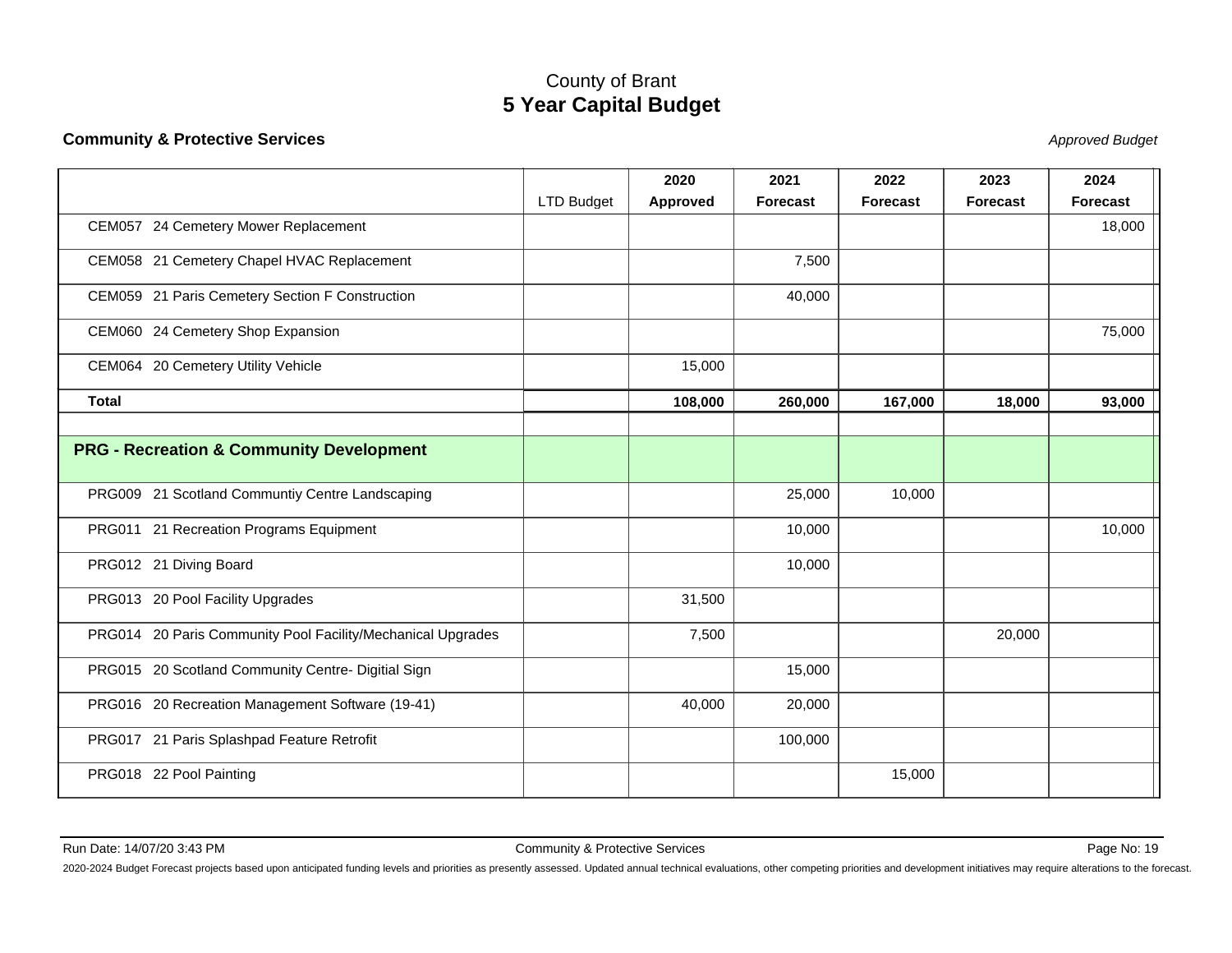#### **Community & Protective Services**

State of the contract of the contract of the contract of the contract of the contract of the contract of the contract of the contract of the contract of the contract of the contract of the contract of the contract of the c

|                                                       |                   | 2020     | 2021            | 2022            | 2023            | 2024            |
|-------------------------------------------------------|-------------------|----------|-----------------|-----------------|-----------------|-----------------|
|                                                       | <b>LTD Budget</b> | Approved | <b>Forecast</b> | <b>Forecast</b> | <b>Forecast</b> | <b>Forecast</b> |
| PRG020 20 Recreation Minivan                          |                   | 35,000   |                 |                 |                 |                 |
| <b>Total</b>                                          |                   | 114,000  | 180,000         | 25,000          | 20,000          | 10,000          |
|                                                       |                   |          |                 |                 |                 |                 |
| <b>PRT - Parks and Trails</b>                         |                   |          |                 |                 |                 |                 |
| PRT074 17 Grandville Trail (S-0-26)                   |                   |          | 35,000          |                 |                 |                 |
| PRT112 21 Mt. Pleasant Park Lighting Retrofit         |                   |          | 75,000          |                 |                 |                 |
| PRT120 20 Paris Lions Park Independent Play Equipment |                   | 25,000   | 35,000          |                 |                 |                 |
| PRT143 20 SD Parks Truck                              |                   | 40,000   |                 |                 |                 |                 |
| PRT146 22 Empire Park Equipment (S-0-11)              |                   |          |                 | 150,000         | 332,000         |                 |
| PRT164 19 Paris Skatepark Phase 2                     |                   |          | 175,000         |                 |                 |                 |
| PRT172 19 Jury St. Playground Equipment               |                   |          | 45,000          |                 |                 |                 |
| PRT173 21 Forest Drive Playground Equipment           |                   |          | 85,000          |                 |                 |                 |
| PRT174 21 Paris Truck with Dump Box                   |                   |          | 60,000          |                 |                 |                 |
| PRT177 20 Oakhill Heights Playground Equipment        |                   | 40,000   |                 |                 |                 |                 |
| PRT178 22 Mountain Bike Trails / BMX Track            |                   |          |                 | 60,000          |                 |                 |
| PRT179 21 Lions Park Stairs Reconstruction            |                   |          | 100,000         |                 |                 |                 |
| PRT181 20 Golf North Parkland (S-0-13)                |                   |          |                 | 200,000         | 50,000          |                 |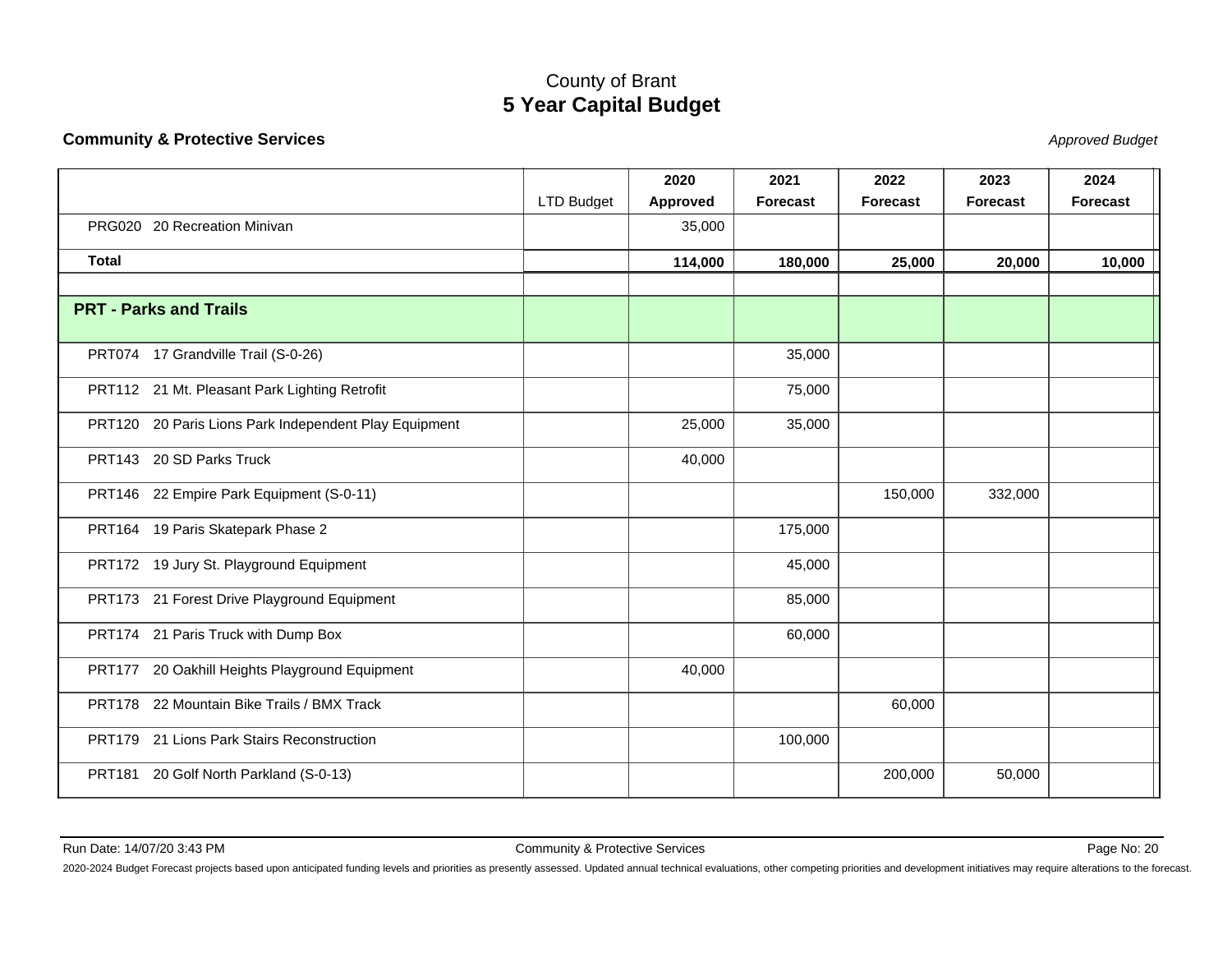#### **Community & Protective Services**

State of the contract of the contract of the contract of the contract of the contract of the contract of the contract of the contract of the contract of the contract of the contract of the contract of the contract of the c

|                                                        |                   | 2020     | 2021            | 2022            | 2023            | 2024            |
|--------------------------------------------------------|-------------------|----------|-----------------|-----------------|-----------------|-----------------|
|                                                        | <b>LTD Budget</b> | Approved | <b>Forecast</b> | <b>Forecast</b> | <b>Forecast</b> | <b>Forecast</b> |
| PRT182 22 Nith Peninsula Parkland (S-0-14)             |                   |          |                 | 200,000         | 75,500          |                 |
| PRT183 21 Grandville Park (Phase 3) (S-0-17)           |                   |          | 320,000         |                 |                 |                 |
| PRT184 21 Grand River St. N Bike Pathway (S-0-30&31)   |                   |          | 30,000          | 30,000          |                 |                 |
| PRT191 23 TH & B Resurfacing                           |                   |          |                 |                 | 45,000          | 45,000          |
| PRT192 21 Green Lane Irrigation Pond Liner Replacement |                   |          | 30,000          |                 |                 |                 |
| PRT193 24 Axton Park Playground Update                 |                   |          |                 |                 |                 | 125,000         |
| PRT194 24 Rest Acres Ridge Playground Update           |                   |          |                 |                 |                 | 50,000          |
| PRT195 22 Lions Park Picnic Shelter                    |                   |          |                 | 40,000          |                 |                 |
| PRT201 20 Mt. Pleasant Park Tennis Court Resurfacing   |                   | 60,000   |                 |                 |                 |                 |
| PRT202 21 Oakland Park Backstop Replacement            |                   |          | 40,000          |                 |                 |                 |
| PRT203 20 Onondaga Ball Park Renovation                |                   | 40,000   | 60,000          | 25,000          |                 |                 |
| PRT204 21 Burford Walking Trails                       |                   |          | 60,000          |                 |                 |                 |
| 20 SD Mower Replacement<br><b>PRT208</b>               |                   | 30,000   |                 |                 |                 |                 |
| 21 SD Utility Tractor Replacement<br><b>PRT209</b>     |                   |          | 30,000          |                 |                 |                 |
| PRT213 23 Green Lane Parking Expansion                 |                   |          |                 |                 | 75,000          |                 |
| PRT217 20 Green Lane Dugout Improvements               |                   | 15,000   | 25,000          |                 |                 |                 |
| PRT220 21 Scenic Ridge Subdivision Park (Liv)          |                   |          | 260,000         |                 |                 |                 |
|                                                        |                   |          |                 |                 |                 |                 |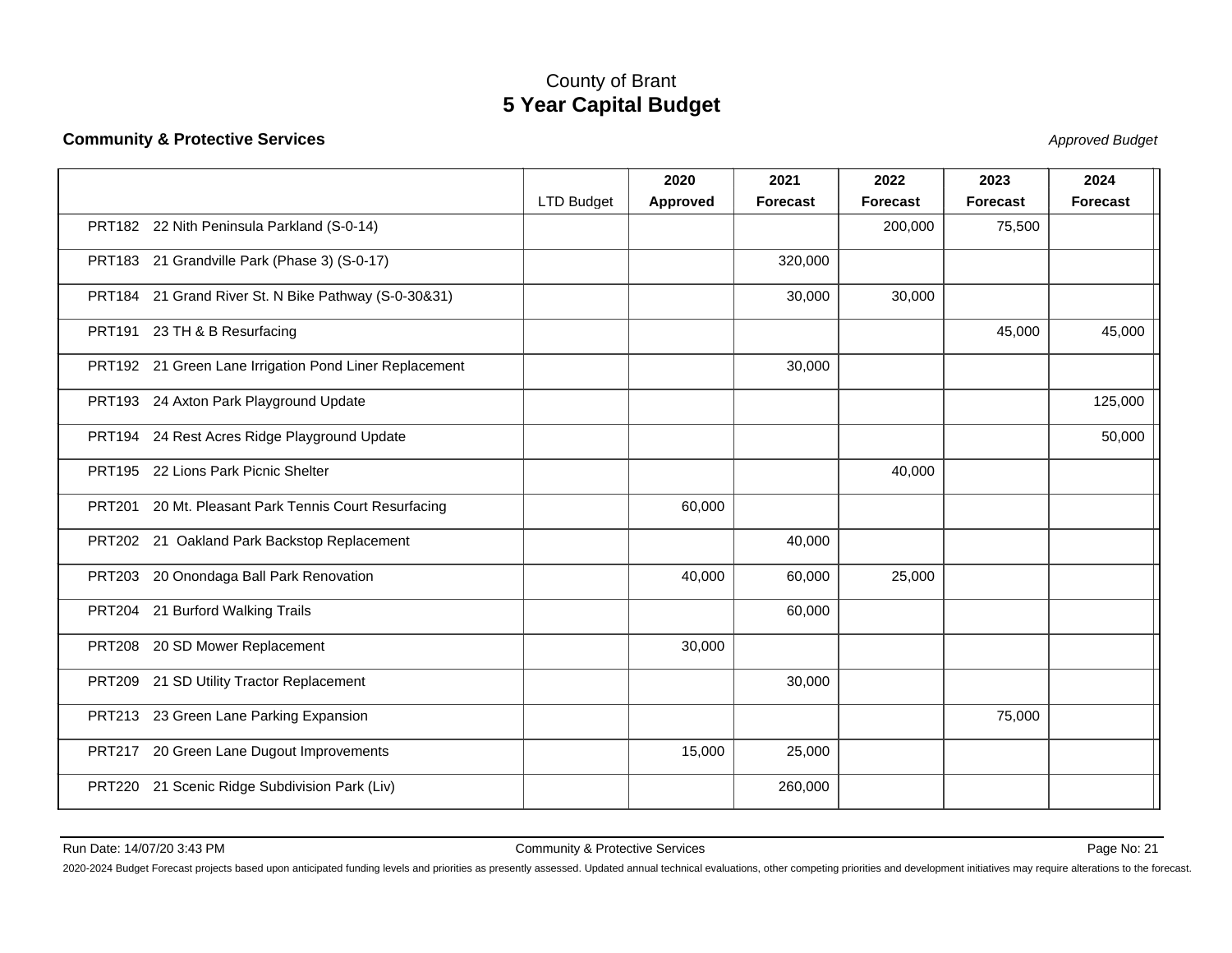#### **Community & Protective Services**

State of the contract of the contract of the contract of the contract of the contract of the contract of the contract of the contract of the contract of the contract of the contract of the contract of the contract of the c

|               |                                                       |            | 2020     | 2021            | 2022            | 2023            | 2024            |
|---------------|-------------------------------------------------------|------------|----------|-----------------|-----------------|-----------------|-----------------|
|               |                                                       | LTD Budget | Approved | <b>Forecast</b> | <b>Forecast</b> | <b>Forecast</b> | <b>Forecast</b> |
| <b>PRT221</b> | 23 Lions Park River Access                            |            |          |                 |                 | 50,000          |                 |
|               | PRT222 20 Newport River Access                        |            | 100,000  |                 |                 |                 |                 |
|               | PRT223 23 Gurney Sports Park                          |            |          |                 |                 | 910,000         | 910,000         |
|               | PRT224 21 Oakland Playground Replacement              |            |          | 50,000          |                 |                 |                 |
|               | PRT225 20 Ventilation Lions Park Maintenance Bldg     |            | 11,500   |                 |                 |                 |                 |
|               | PRT226 22 Brookfield Phase 2 Park and Trails (S-0-28) |            |          |                 | 295,000         |                 |                 |
|               | PRT238 20 Paris Parks Tractor/Loader                  |            | 40,000   |                 |                 |                 |                 |
|               | PRT245 23 Sunnyhill Parking Lot Paving                |            |          |                 |                 | 50,000          |                 |
|               | PRT247 22 Elliot Field Irrigation and Pumphouse       |            |          |                 | 50,000          |                 |                 |
|               | PRT248 21 Jacobs Wood Trails                          |            |          |                 | 35,000          | 35,000          |                 |
|               | PRT249 23 Rising Park Pathway Paving                  |            |          |                 |                 | 35,000          |                 |
|               | PRT250 22 Conklin Culvert Replacement LE and N Trail  |            |          |                 | 20,000          | 60,000          |                 |
| <b>PRT251</b> | 20 Cycling Route Implementation                       |            | 25,000   | 25,000          | 25,000          | 25,000          | 25,000          |
|               | PRT254 19 Riverfront Parks Truck Replacement          | 28,000     | 10,000   |                 |                 |                 |                 |
|               | PRT255 22 Tractor Replacement Paris Parks             |            |          |                 | 40,000          |                 |                 |
|               | PRT257 22 Truck Replacement 3/4 ton Riverfront Parks  |            |          |                 | 37,000          |                 |                 |
|               | PRT260 22 Burford Diamond A Lighting Retrofit         |            |          |                 | 75,000          |                 |                 |
|               |                                                       |            |          |                 |                 |                 |                 |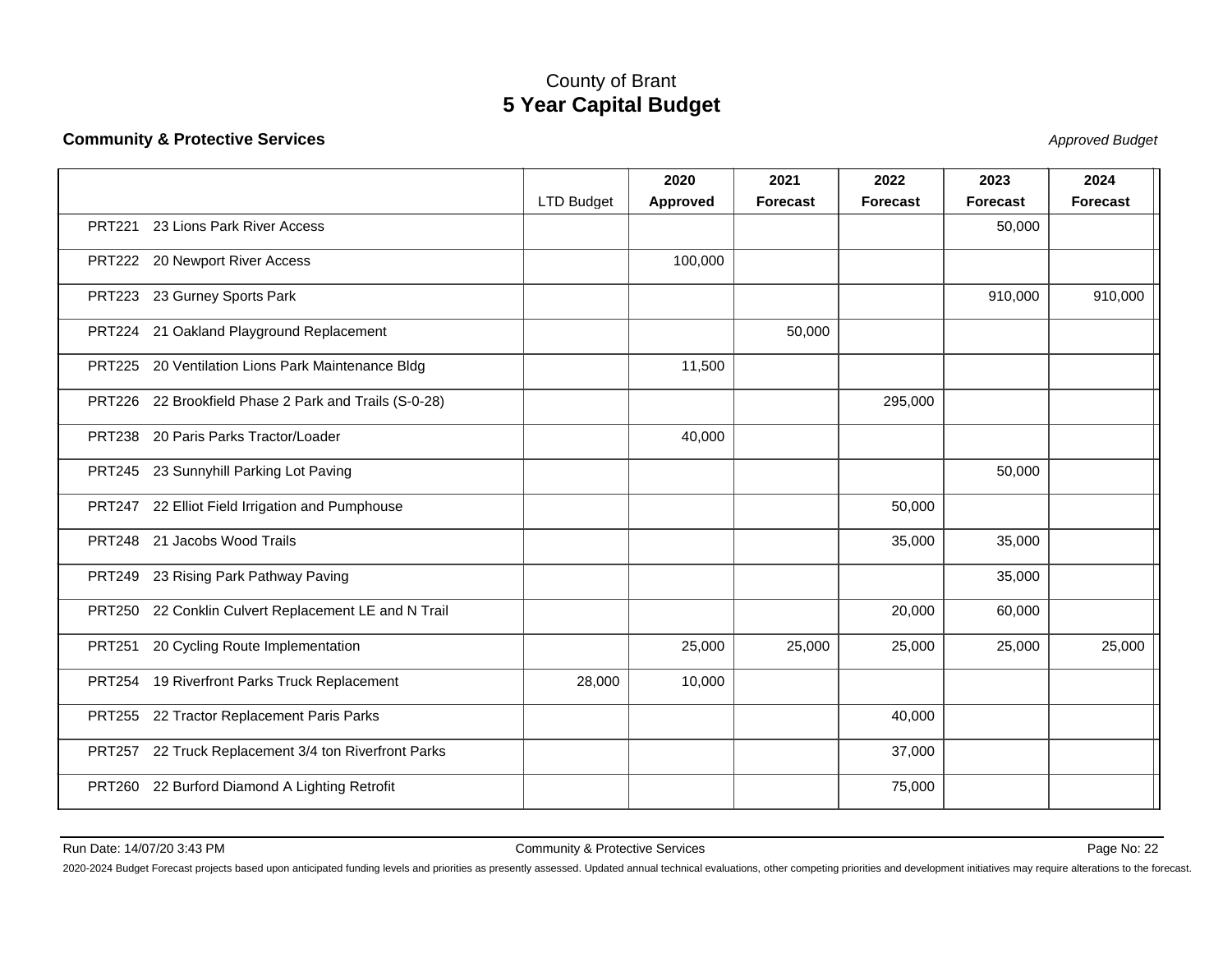#### **Community & Protective Services**

State of the contract of the contract of the contract of the contract of the contract of the contract of the contract of the contract of the contract of the contract of the contract of the contract of the contract of the c

|                                              |                   | 2020            | 2021            | 2022            | 2023            | 2024            |
|----------------------------------------------|-------------------|-----------------|-----------------|-----------------|-----------------|-----------------|
|                                              | <b>LTD Budget</b> | <b>Approved</b> | <b>Forecast</b> | <b>Forecast</b> | <b>Forecast</b> | <b>Forecast</b> |
| PRT261 19 Flowerbed Landscaping Improvements | 10,000            |                 | 3,000           | 3,000           | 3,000           |                 |
| PRT262 22 Watt's Pond Trail (S-0-12)         |                   |                 |                 | 100,000         |                 |                 |
| PRT263 21 Knill Park                         |                   |                 | 67,000          |                 |                 |                 |
| PRT264 22 Victoria Park Expansion            |                   |                 |                 | 160,000         |                 |                 |
| PRT265 21 Lion's Art Cadman Park Expansion   |                   |                 | 150,000         |                 |                 |                 |
| PRT266 20 Grandville Parkette                |                   | 100,000         |                 |                 |                 |                 |
| PRT267 19 Barker's Bush Trails               | 40,000            | 75,000          | 75,000          |                 |                 |                 |
| PRT273 20 Green Lane SC Utility Vehicle      |                   |                 | 15,000          |                 |                 |                 |
| PRT274 20 Green Lane SC Water Storage Tank   |                   | 11,000          |                 |                 |                 |                 |
| PRT276 20 Green Lane SC Soccer Nets          |                   | 6,300           |                 |                 |                 |                 |
| PRT277 20 Green Lane SC Mower Replacement    |                   | 35,000          |                 |                 |                 |                 |
| PRT278 21 Green Lane SC Mower Replacement    |                   |                 | 18,000          |                 |                 |                 |
| PRT279 20 Syl Apps Backstop Replacement      |                   | 30,000          |                 |                 |                 |                 |
| PRT280 22 Syl Apps Playground Replacement    |                   |                 |                 | 40,000          |                 |                 |
| PRT281 23 Green Lane SC Top Dressing         |                   |                 |                 |                 | 30,000          |                 |
| PRT282 23 Green Lane SC Garbage Receptacles  |                   |                 |                 |                 | 10,000          |                 |
| PRT283 23 Green Lane SC Nets and Stands      |                   |                 |                 |                 | 12,000          |                 |
|                                              |                   |                 |                 |                 |                 |                 |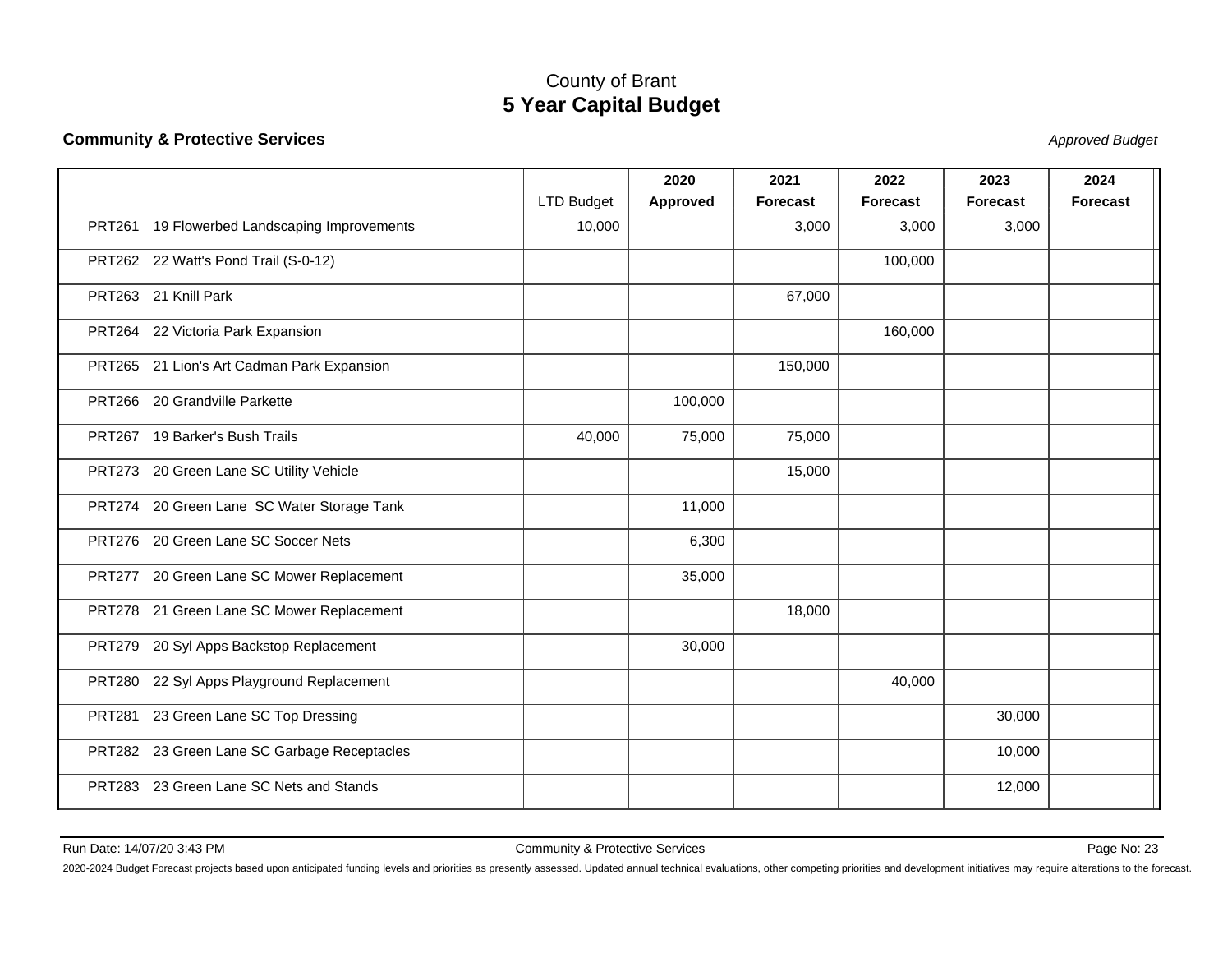#### **Community & Protective Services**

State of the contract of the contract of the contract of the contract of the contract of the contract of the contract of the contract of the contract of the contract of the contract of the contract of the contract of the c

|                         |                                                        |            | 2020     | 2021            | 2022            | 2023      | 2024            |
|-------------------------|--------------------------------------------------------|------------|----------|-----------------|-----------------|-----------|-----------------|
|                         |                                                        | LTD Budget | Approved | <b>Forecast</b> | <b>Forecast</b> | Forecast  | <b>Forecast</b> |
|                         | PRT284 20 Mechanic St. Bridge Lighting                 |            | 7,000    |                 |                 |           |                 |
|                         | PRT285 20 Axton Park Building Roof Replacement         |            | 7,000    |                 |                 |           |                 |
|                         | PRT286 20 PDHS Tennis Light Retrofit                   |            | 35,000   |                 |                 |           |                 |
|                         | PRT287 21 Nith River Trail Lighting                    |            |          | 25,000          | 25,000          |           |                 |
|                         | PRT288 20 Distillery Lane Trail Retrofit               |            | 7,500    |                 |                 |           |                 |
|                         | PRT289 22 Zero Turn Mower Replacement Riverfront Parks |            |          |                 | 18,000          |           |                 |
|                         | PRT290 21 Green Lane Irrigation System Upgrades        |            |          | 15,000          |                 |           |                 |
| PRT291 22 Slit Seeder   |                                                        |            |          |                 | 15,000          |           |                 |
|                         | PRT292 23 Green Lane SC Truck                          |            |          |                 |                 | 36,000    |                 |
|                         | PRT293 20 Zero Turn Mower Replacement Paris            |            | 20,000   |                 |                 |           |                 |
| PRT294 20 Trail Groomer |                                                        |            | 12,000   |                 |                 |           |                 |
|                         | PRT295 21 Paris Parks Truck (growth)                   |            |          | 40,000          |                 |           |                 |
|                         | PRT296 23 Sunny Hill Park Shade Structure              |            |          |                 |                 | 15,000    |                 |
|                         | PRT307 20 Poplar Hills Accessibility Walkway           |            | 7,500    | 7,500           |                 |           |                 |
| <b>Total</b>            |                                                        |            | 789,800  | 1,955,500       | 1,643,000       | 1,848,500 | 1,155,000       |
|                         | <b>RFC - Recreational Facilities</b>                   |            |          |                 |                 |           |                 |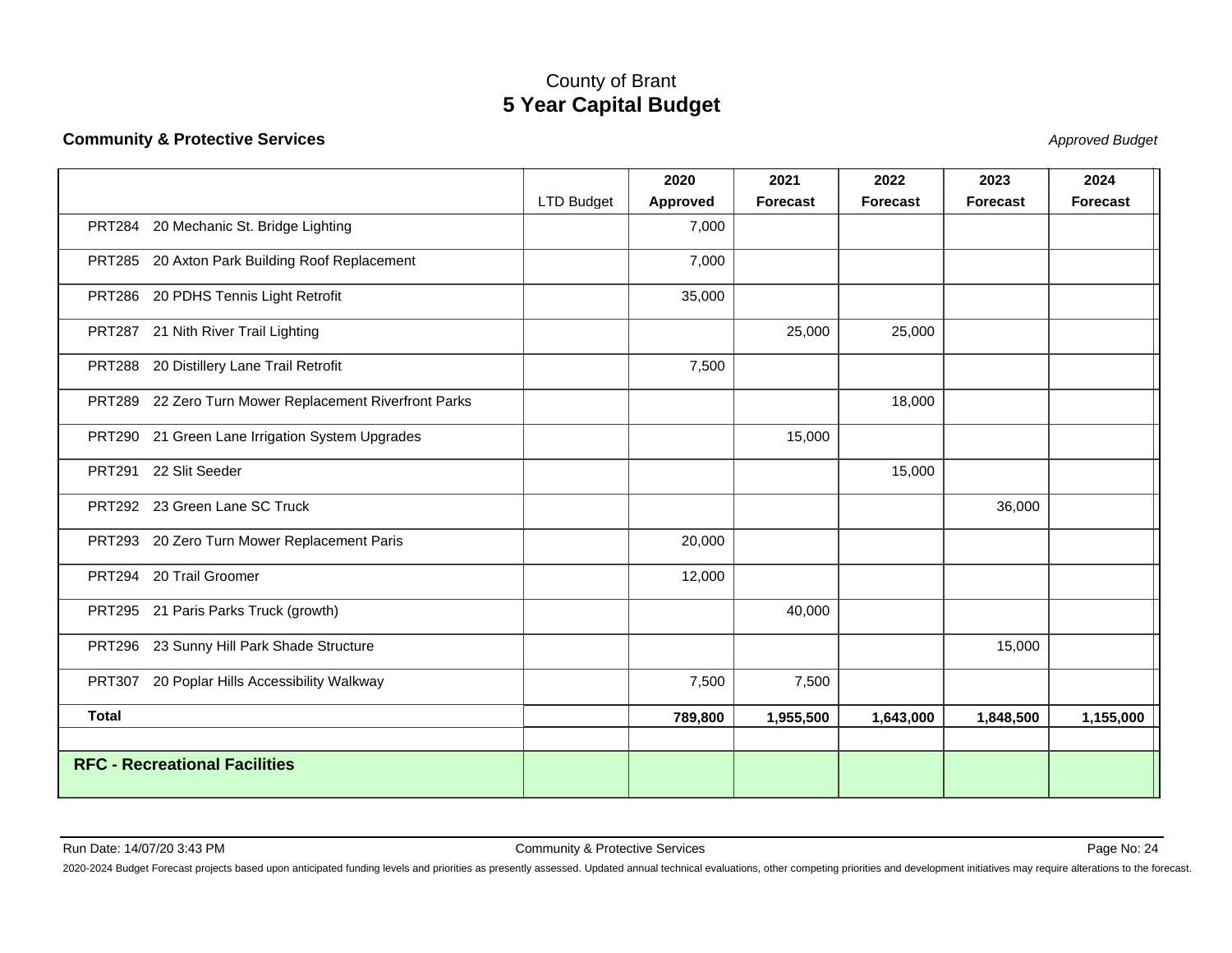#### **Community & Protective Services**

State of the contract of the contract of the contract of the contract of the contract of the contract of the contract of the contract of the contract of the contract of the contract of the contract of the contract of the c

|                                                 |                   | 2020     | 2021            | 2022     | 2023            | 2024            |
|-------------------------------------------------|-------------------|----------|-----------------|----------|-----------------|-----------------|
|                                                 | <b>LTD Budget</b> | Approved | <b>Forecast</b> | Forecast | <b>Forecast</b> | <b>Forecast</b> |
| RFC041 19 Fourth Splashpad (S-0-35)             |                   |          | 35,000          | 500,000  |                 |                 |
| RFC044 18 Burford Ice Resurfacer Replacment     |                   |          | 90,000          |          |                 |                 |
| RFC047 18 SDCC Painting of Structural Beams     |                   |          | 25,000          |          |                 |                 |
| RFC049 18 SDCC Equipment Storage                |                   |          | 60,000          |          |                 |                 |
| RFC050 20 SDCC Exterior Painting                |                   | 25,000   |                 |          |                 |                 |
| RFC051 19 SDCC HVAC Replacement                 |                   |          |                 | 75,000   |                 |                 |
| RFC052 22 SDCC Bleacher Replacement             |                   |          |                 | 200,000  |                 |                 |
| RFC057 16 Syl Apps Door Replacements            | 32,500            | 14,000   |                 |          |                 |                 |
| RFC059 21 Syl Apps Turf Replacement             |                   |          | 155,000         |          |                 |                 |
| RFC064 20 BSC Skate Flooring Replacement        |                   |          | 25,000          | 30,000   |                 | 25,000          |
| RFC067 19 Burford Parks Storage Building        |                   |          | 75,000          |          |                 |                 |
| RFC073 19 BSC Bitzer Compressor                 |                   |          |                 | 30,000   | 30,000          |                 |
| RFC074 21 BSC Sound System Computer Replacement |                   |          | 25,000          |          |                 |                 |
| RFC075 21 BSC Floor Scrubber                    |                   |          | 15,000          |          |                 |                 |
| RFC076 21 BSC Truck                             |                   |          |                 | 30,000   |                 |                 |
| RFC082 21 Burford HVAC Replacement              |                   |          | 40,000          |          |                 |                 |
| RFC085 20 Burford Rubber Flooring Replacement   |                   |          | 20,000          | 20,000   |                 |                 |
|                                                 |                   |          |                 |          |                 |                 |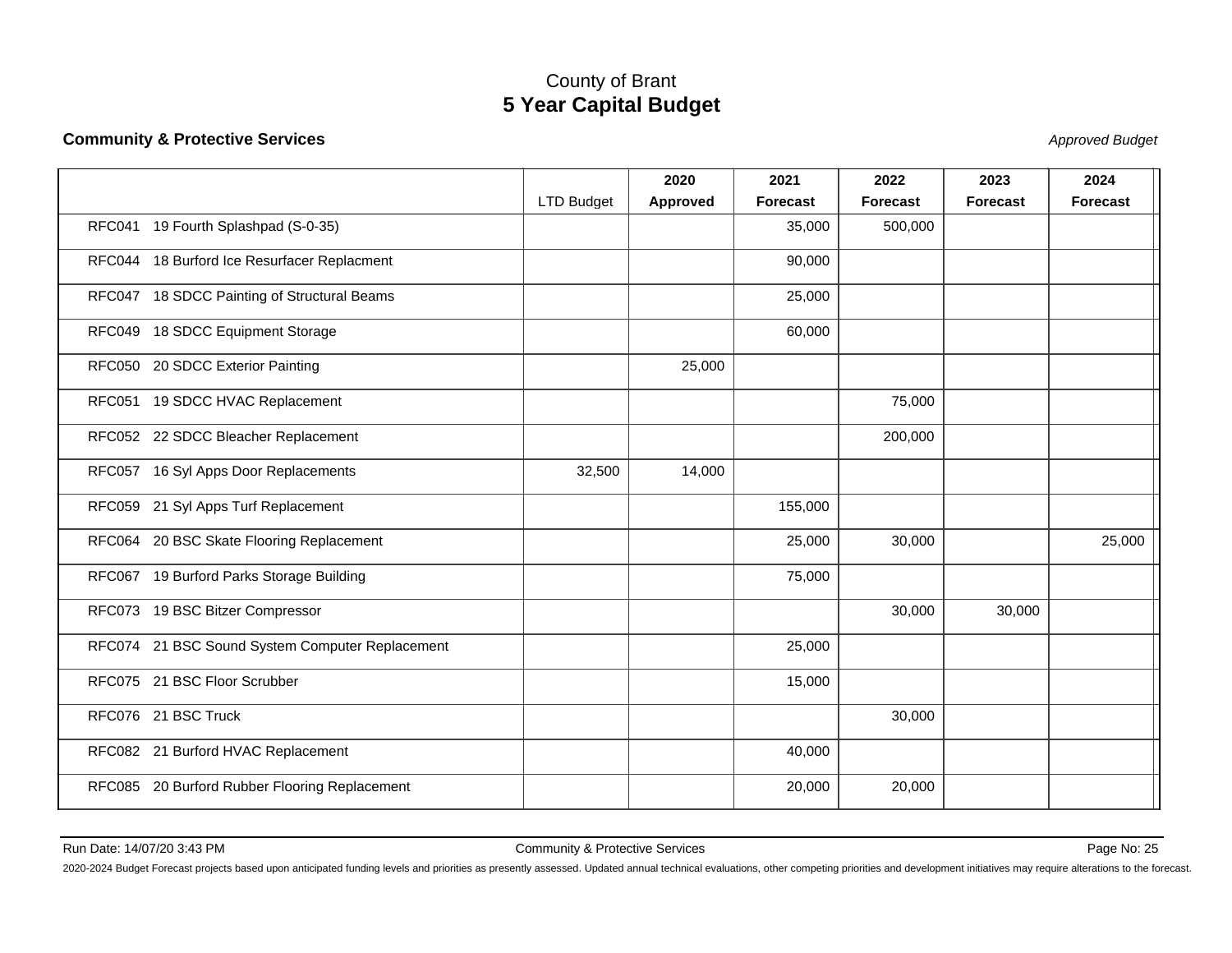#### **Community & Protective Services**

State of the contract of the contract of the contract of the contract of the contract of the contract of the contract of the contract of the contract of the contract of the contract of the contract of the contract of the c

|                                                       |                   | 2020     | 2021            | 2022            | 2023            | 2024            |
|-------------------------------------------------------|-------------------|----------|-----------------|-----------------|-----------------|-----------------|
|                                                       | <b>LTD Budget</b> | Approved | <b>Forecast</b> | <b>Forecast</b> | <b>Forecast</b> | <b>Forecast</b> |
| RFC086 23 Burford Splashpad Holding Tank              |                   |          |                 |                 | 15,000          |                 |
| RFC088 21 Burford Bleacher Seating Replacement        |                   |          | 25,000          | 25,000          |                 |                 |
| RFC089 20 SDCC Paving                                 |                   | 20,000   |                 |                 |                 |                 |
| RFC091 21 SDCC Compressor #1 Replacement              |                   |          | 35,000          |                 |                 |                 |
| RFC092 19 SDCC Kitchen Equipment Replacement          | 10,000            |          | 10,000          |                 |                 |                 |
| RFC093 21 SDCC Floor Scrubber                         |                   |          | 10,000          |                 |                 |                 |
| RFC095 18 Syl Apps Interior Painting                  | 7,000             | 7,500    |                 |                 |                 |                 |
| RFC098 22 Compressor Replacement                      |                   |          |                 | 35,000          |                 |                 |
| RFC099 22 SDCC Fryer Replacement Unit                 |                   |          |                 | 15,000          |                 |                 |
| RFC100 22 SDCC Water Heater Replacements              |                   |          |                 | 10,000          |                 |                 |
| RFC103 20 Burford Dehumidifier                        |                   | 23,000   |                 |                 |                 |                 |
| RFC106 19 BSC Roof Repairs                            | 50,000            | 50,000   |                 |                 |                 |                 |
| RFC107 23 Field House Turf Facility (19-36)           |                   |          |                 |                 | 6,455,000       | 6,455,000       |
| RFC108 21 Paris Lawn Bowling Club Replacement         |                   |          | 375,000         |                 |                 |                 |
| RFC110 23 BCC Flat Roof Replacement                   |                   |          |                 |                 | 150,000         |                 |
| RFC122 21 Burford Chiller Replacement                 |                   |          | 80,000          |                 |                 |                 |
| RFC123 20 Syl Apps Players Bench Flooring Replacement |                   | 12,000   |                 |                 |                 |                 |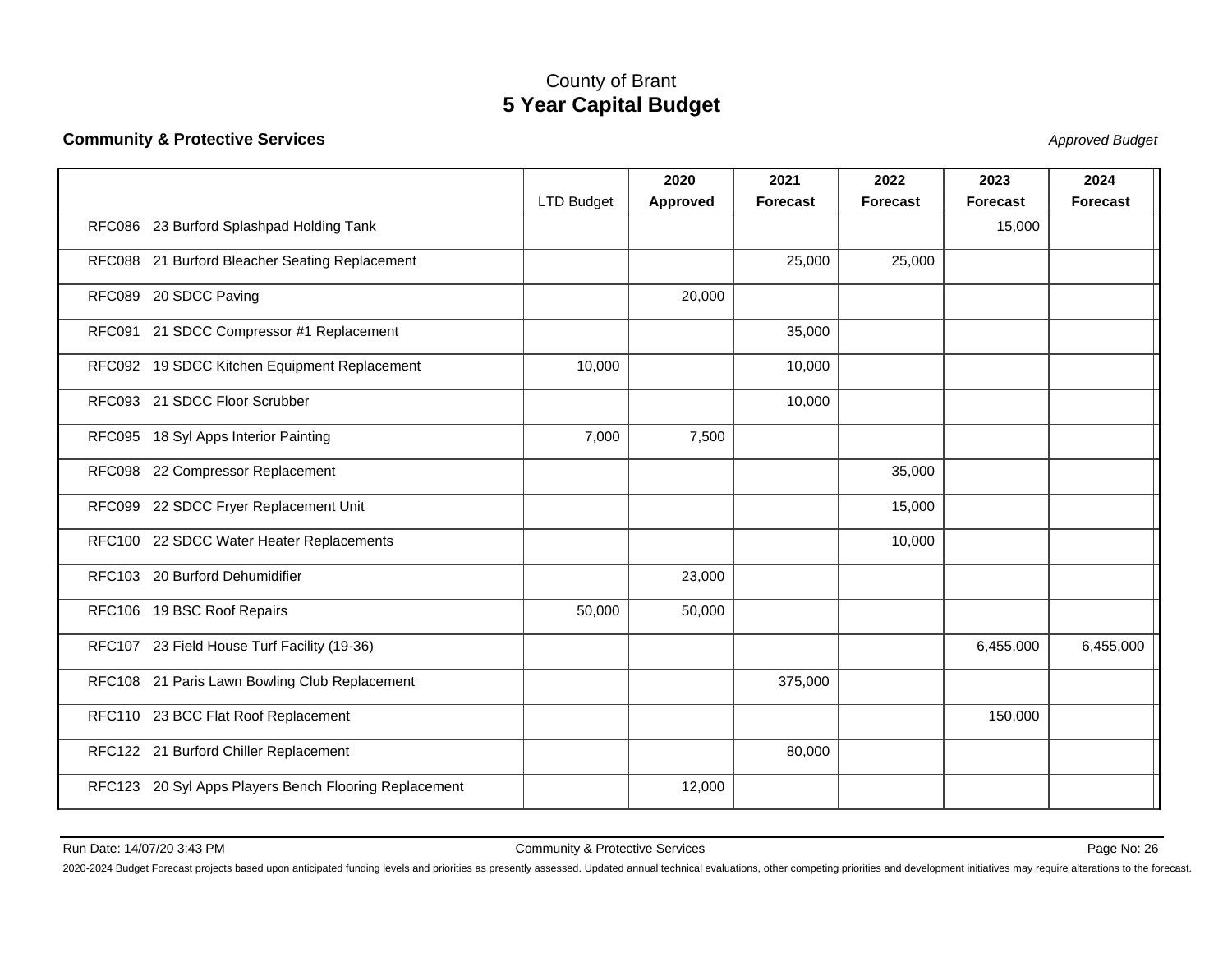#### **Community & Protective Services**

State of the contract of the contract of the contract of the contract of the contract of the contract of the contract of the contract of the contract of the contract of the contract of the contract of the contract of the c

|                                                            |                   | 2020     | 2021            | 2022            | 2023            | 2024            |
|------------------------------------------------------------|-------------------|----------|-----------------|-----------------|-----------------|-----------------|
|                                                            | <b>LTD Budget</b> | Approved | <b>Forecast</b> | <b>Forecast</b> | <b>Forecast</b> | <b>Forecast</b> |
| RFC125 22 Syl Apps West Wall Replacement                   |                   |          |                 | 50,000          |                 |                 |
| RFC126 22 Syl Apps Showers Renovation                      |                   |          |                 | 35,000          |                 |                 |
| RFC127 23 Syl Apps Stand Seating Replacement               |                   |          |                 |                 | 25,000          | 25,000          |
| RFC128 21 Syl Apps Office/Utility Space Renovation         |                   |          | 25,000          |                 |                 |                 |
| RFC129 23 Syl Apps Overhead/Shop Door Replacement          |                   |          |                 |                 | 6,000           |                 |
| RFC130 20 Syl Apps Truck Replacement                       |                   | 42,000   |                 |                 |                 |                 |
| RFC131 20 BSC Table Replacements                           |                   | 6,500    |                 |                 |                 |                 |
| RFC132 20 BSC Curb Cutting                                 |                   | 9,000    |                 |                 |                 |                 |
| RFC133 20 BSC Customer Service Desk Renovation             |                   |          | 30,000          |                 |                 |                 |
| RFC134 20 BSC Battery Powered Edger                        |                   | 6,000    |                 |                 |                 |                 |
| RFC135 20 Burford Glycol Loop                              |                   |          | 20,000          |                 |                 |                 |
| RFC137 21 BSC Heat Exchanger Gasket Maintenance            |                   |          | 25,000          |                 |                 |                 |
| RFC140 24 SDCC HVAC Replacement                            |                   |          |                 |                 |                 | 75,000          |
| RFC142 21 St. George Lawn Bowling Club Kitchen Renovation  |                   |          | 15,000          |                 |                 |                 |
| RFC143 20 St. George Lawn Bowling Club Lighting Retrofit   |                   | 25,000   |                 |                 |                 |                 |
| RFC144 22 St. George Lawn Bowling Club Washroom Renovation |                   |          |                 | 25,000          |                 |                 |
| RFC150 20 BSC Water Fountain                               |                   | 6,000    |                 |                 |                 |                 |
|                                                            |                   |          |                 |                 |                 |                 |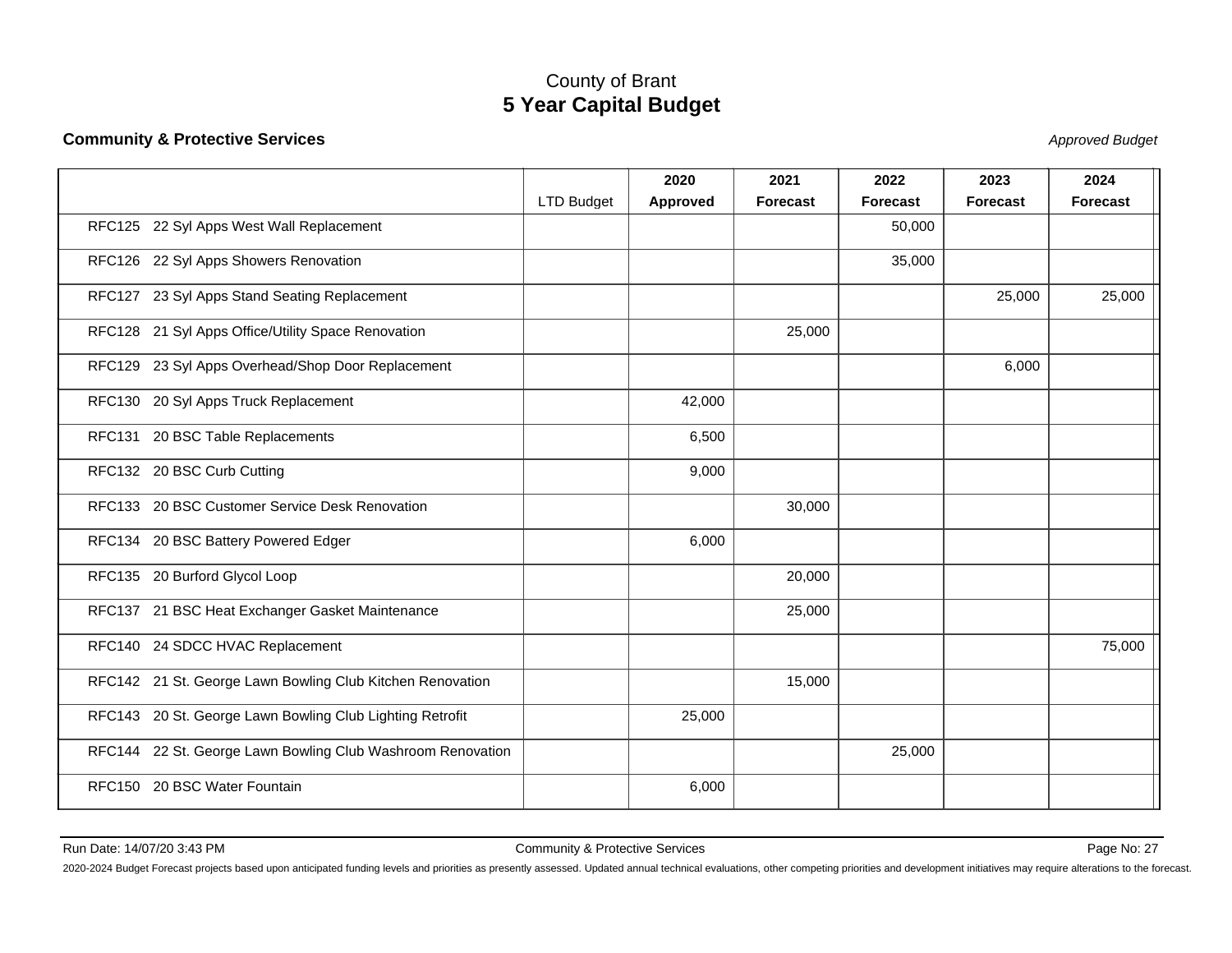#### **Community & Protective Services**

State of the contract of the contract of the contract of the contract of the contract of the contract of the contract of the contract of the contract of the contract of the contract of the contract of the contract of the c

|                                                   |                   | 2020      | 2021            | 2022            | 2023            | 2024      |
|---------------------------------------------------|-------------------|-----------|-----------------|-----------------|-----------------|-----------|
|                                                   | <b>LTD Budget</b> | Approved  | <b>Forecast</b> | <b>Forecast</b> | <b>Forecast</b> | Forecast  |
| RFC151 20 BSC Addition/Municipal Gymnasium Design |                   | 1,100,000 | 20,400,000      |                 |                 |           |
| Total                                             |                   | 1,346,000 | 21,615,000      | 1,080,000       | 6,681,000       | 6,580,000 |
|                                                   |                   |           |                 |                 |                 |           |
| <b>Total Community &amp; Protective Services</b>  | 6,236,664         | 2,357,800 | 24,010,500      | 2,915,000       | 8,567,500       | 7,838,000 |
| <b>Total Community &amp; Protective Services</b>  | 6,236,664         | 2,357,800 | 24,010,500      | 2,915,000       | 8,567,500       | 7,838,000 |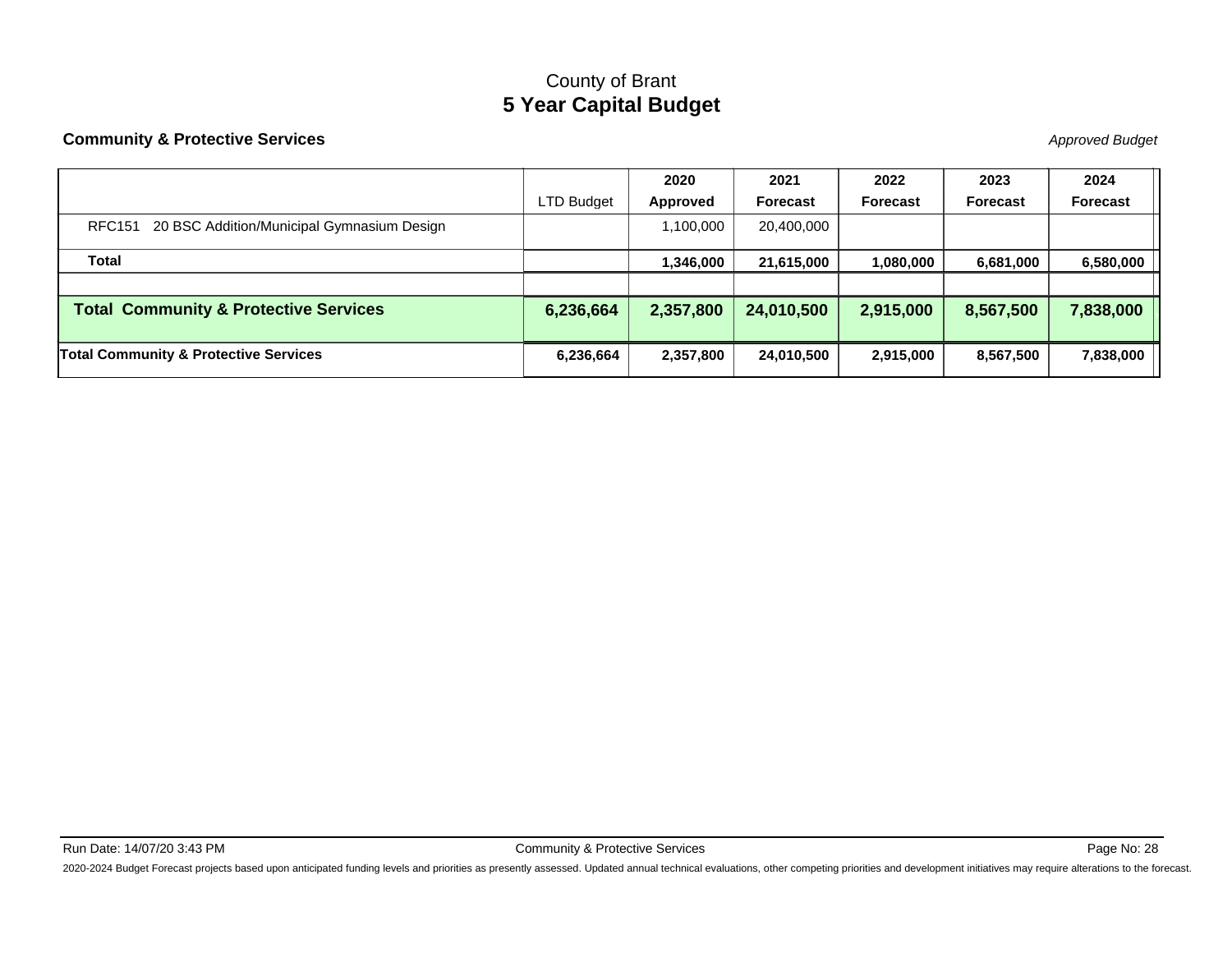#### <span id="page-29-0"></span>**Fire Services**

Stephend Budget and the set of the set of the set of the set of the set of the set of the set of the set of the set of the set of the set of the set of the set of the set of the set of the set of the set of the set of the

|                      |                                               |                   | 2020     | 2021     | 2022            | 2023     | 2024            |
|----------------------|-----------------------------------------------|-------------------|----------|----------|-----------------|----------|-----------------|
|                      |                                               | <b>LTD Budget</b> | Approved | Forecast | <b>Forecast</b> | Forecast | <b>Forecast</b> |
| <b>Fire Services</b> |                                               |                   |          |          |                 |          |                 |
|                      | <b>FRE - Fire Services</b>                    |                   |          |          |                 |          |                 |
|                      | FRE019 17 Fire Hall Construction Onondaga     | 2,379,285         | 40,000   |          |                 |          |                 |
|                      | FRE021 24 Fire Hall Contruction Airport       |                   |          |          |                 | 50,000   | 2,450,000       |
|                      | FRE022 18 Fire Hall Construction Scotland     | 2,257,930         | 40,000   |          |                 |          |                 |
|                      | FRE054 17 Fire Hall Construction Cainsville   | 2,133,234         | 40,000   |          |                 |          |                 |
|                      | FRE069 20 Replacement Scotland pumper #81     |                   | 600,000  |          |                 |          |                 |
|                      | FRE070 20 Replacement Rescue unit #87         |                   | 175,000  |          |                 |          |                 |
|                      | FRE071 21 Replacement Mt. Pleasant Pumper #51 |                   |          | 600,000  |                 |          |                 |
|                      | FRE076 22 Self Contained Breathing Apparatus  |                   |          |          | 1,000,000       |          |                 |
|                      | FRE077 22 Replacement Pumper #13-Paris        |                   |          |          | 600,000         |          |                 |
|                      | FRE078 18 Rural Water Supply (Fire)           | 20,000            |          | 5,000    |                 | 5,000    |                 |
|                      | FRE089 21 Apparatus Upgrades                  |                   |          | 50,000   |                 |          |                 |
|                      | FRE090 20 Replace Compressor - Mt. Pleasant   |                   | 30,000   |          |                 |          |                 |
|                      | FRE091 22 Parking Lot Repairs                 |                   |          |          | 20,000          |          |                 |
|                      | FRE092 24 Auto Extrication Equipment          |                   |          |          |                 |          | 150,000         |
|                      | FRE093 22 Replace Fire Admin Vehicle          |                   |          |          | 40,000          |          |                 |

Run Date: 14/07/20 3:43 PM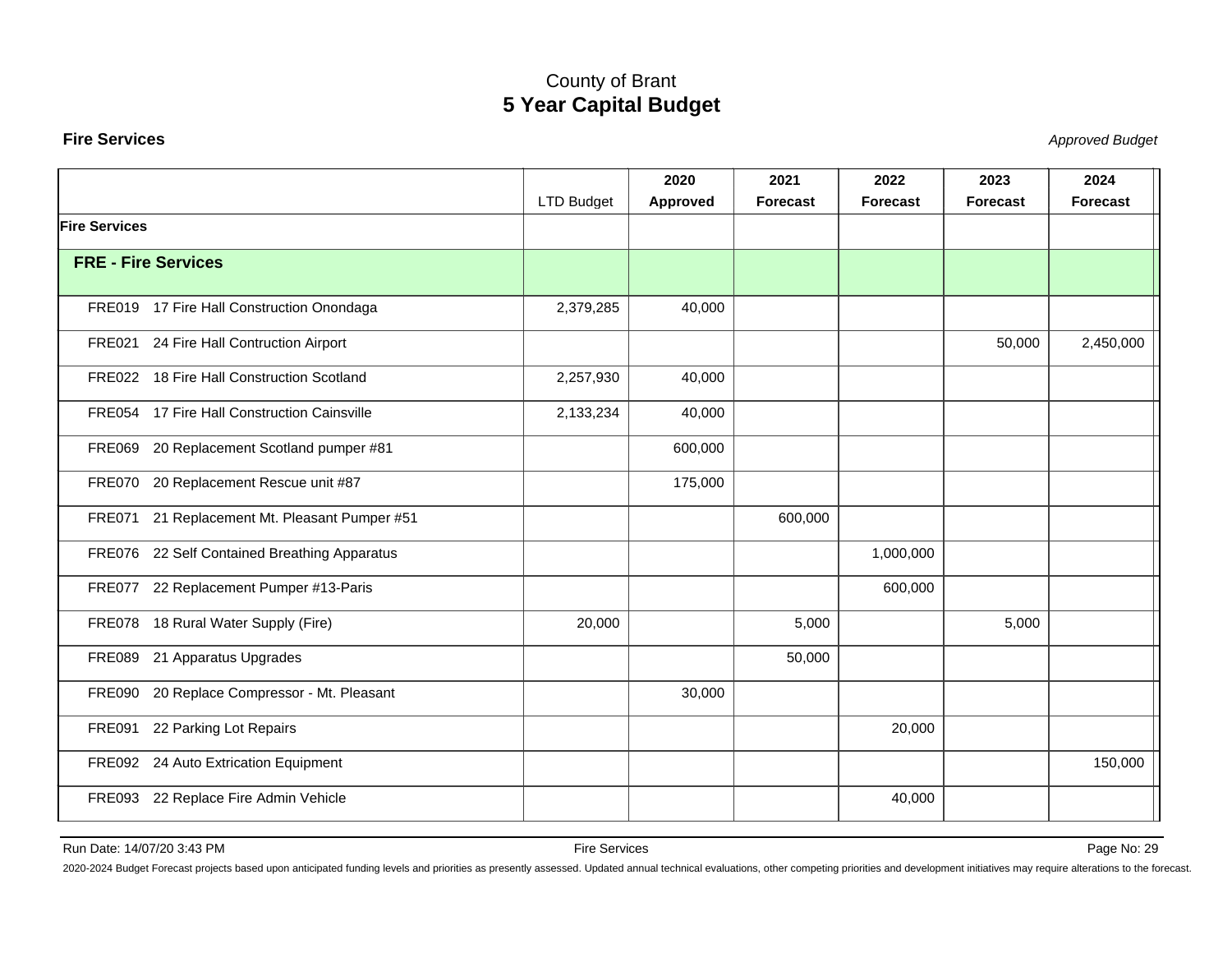#### **Fire Services**

Stephend Budget and the set of the set of the set of the set of the set of the set of the set of the set of the set of the set of the set of the set of the set of the set of the set of the set of the set of the set of the

|                                      |                                                      |            | 2020      | 2021            | 2022            | 2023            | 2024      |
|--------------------------------------|------------------------------------------------------|------------|-----------|-----------------|-----------------|-----------------|-----------|
|                                      |                                                      | LTD Budget | Approved  | <b>Forecast</b> | <b>Forecast</b> | <b>Forecast</b> | Forecast  |
| FRE094                               | 23 Replace Pumper - Airport                          |            |           |                 |                 | 600,000         |           |
| <b>FRE095</b>                        | 23 Replace Fire Admin Vehicle                        |            |           |                 |                 | 40,000          |           |
| FRE096 24 Replace Fire Admin Vehicle |                                                      |            |           |                 |                 |                 | 40,000    |
| FRE097 24 Replace Tanker - Paris     |                                                      |            |           |                 |                 |                 | 375,000   |
| FRE098 24 Replace Tanker - Burford   |                                                      |            |           |                 |                 |                 | 375,000   |
| FRE099                               | 23 New Fire Station in North Paris(19-107)           |            |           |                 |                 | 3,000,000       |           |
| <b>FRE100</b>                        | 23 Light Rescue Veh for new N. Paris Station(19-111) |            |           |                 |                 | 175,000         |           |
| <b>FRE101</b>                        | 23 Pumper for New N. Paris Station(19-112)           |            |           |                 |                 | 600,000         |           |
|                                      | FRE102 23 Tanker for New N. Paris Station(19-113)    |            |           |                 |                 | 375,000         |           |
| <b>FRE103</b>                        | 20 Decontamination & Hygiene Program                 |            | 355,000   | 692,000         |                 |                 |           |
| <b>Total</b>                         |                                                      |            | 1,280,000 | 1,347,000       | 1,660,000       | 4,845,000       | 3,390,000 |
| <b>Total Fire Services</b>           |                                                      | 9,705,449  | 1,280,000 | 1,347,000       | 1,660,000       | 4,845,000       | 3,390,000 |
| <b>Total Fire Services</b>           |                                                      | 9,705,449  | 1,280,000 | 1,347,000       | 1,660,000       | 4,845,000       | 3,390,000 |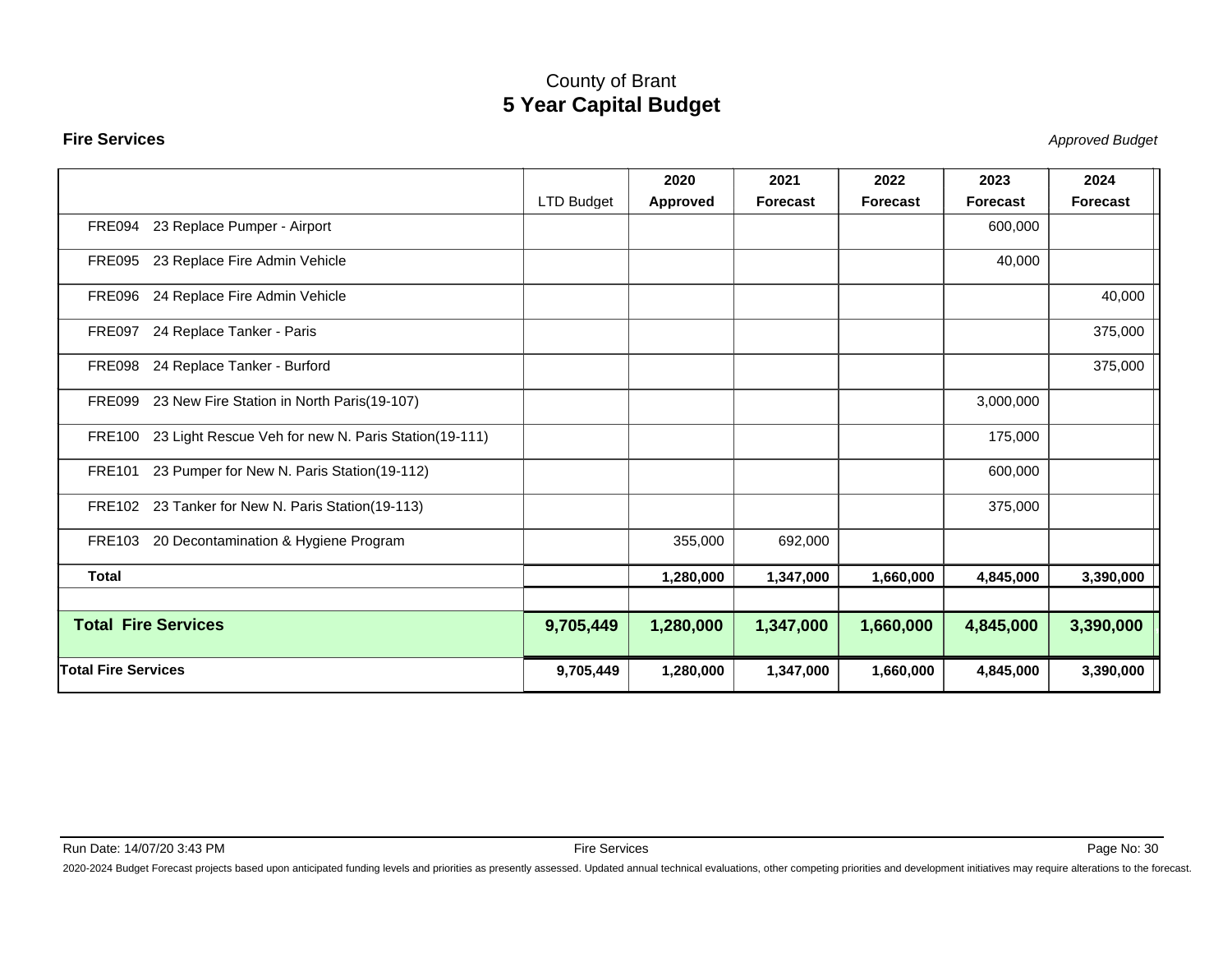#### <span id="page-31-0"></span>**Paramedic Services**

Stephend Budget and the set of the set of the set of the set of the set of the set of the set of the set of the set of the set of the set of the set of the set of the set of the set of the set of the set of the set of the

|                                                         |                   | 2020     | 2021            | 2022            | 2023            | 2024            |
|---------------------------------------------------------|-------------------|----------|-----------------|-----------------|-----------------|-----------------|
|                                                         | <b>LTD Budget</b> | Approved | <b>Forecast</b> | <b>Forecast</b> | <b>Forecast</b> | <b>Forecast</b> |
| <b>Paramedic Services</b>                               |                   |          |                 |                 |                 |                 |
| <b>AMB - Paramedic Services</b>                         |                   |          |                 |                 |                 |                 |
| AMB026 19 Ford ERU replacement                          | 74,000            | 13,000   |                 |                 |                 |                 |
| AMB027 20 Defibrillator replacement                     |                   | 42,000   |                 |                 |                 |                 |
| AMB035 21 Stretcher replacements (8 units)              |                   |          | 220,000         |                 |                 |                 |
| AMB036 20 Stair Chairs Easy Glide                       |                   | 31,500   |                 |                 |                 |                 |
| AMB037 21 Inter Dev Situational Awareness Dashboard     |                   |          | 21,600          |                 |                 |                 |
| AMB044 20 Ambulance Replacement (2 units)               |                   | 320,000  |                 |                 |                 |                 |
| AMB045 22 Additional Ambulance                          |                   |          | 311,000         |                 |                 |                 |
| AMB046 22 Ambulance Replacement (2 units)               |                   |          |                 | 336,000         |                 |                 |
| AMB047 21 Defibrillator Replacement                     |                   |          | 42,000          |                 |                 |                 |
| AMB048 18 Install Controlled Access Locks at Facilities | 12,000            | 12,500   |                 |                 |                 |                 |
| AMB050 20 Replacement of Toughbooks                     |                   | 48,000   | 48,000          | 24,000          |                 |                 |
| AMB051 23 Defibrillator Replacements                    |                   |          |                 |                 | 378,000         |                 |
| AMB053 25 Additional Ambulance                          |                   |          |                 |                 | 311,000         |                 |
| AMB054 21 Additional Ford ERU                           |                   |          |                 |                 |                 | 87,000          |
| AMB055 24 Ambulance Replacement (4 units)               |                   |          |                 |                 |                 | 336,000         |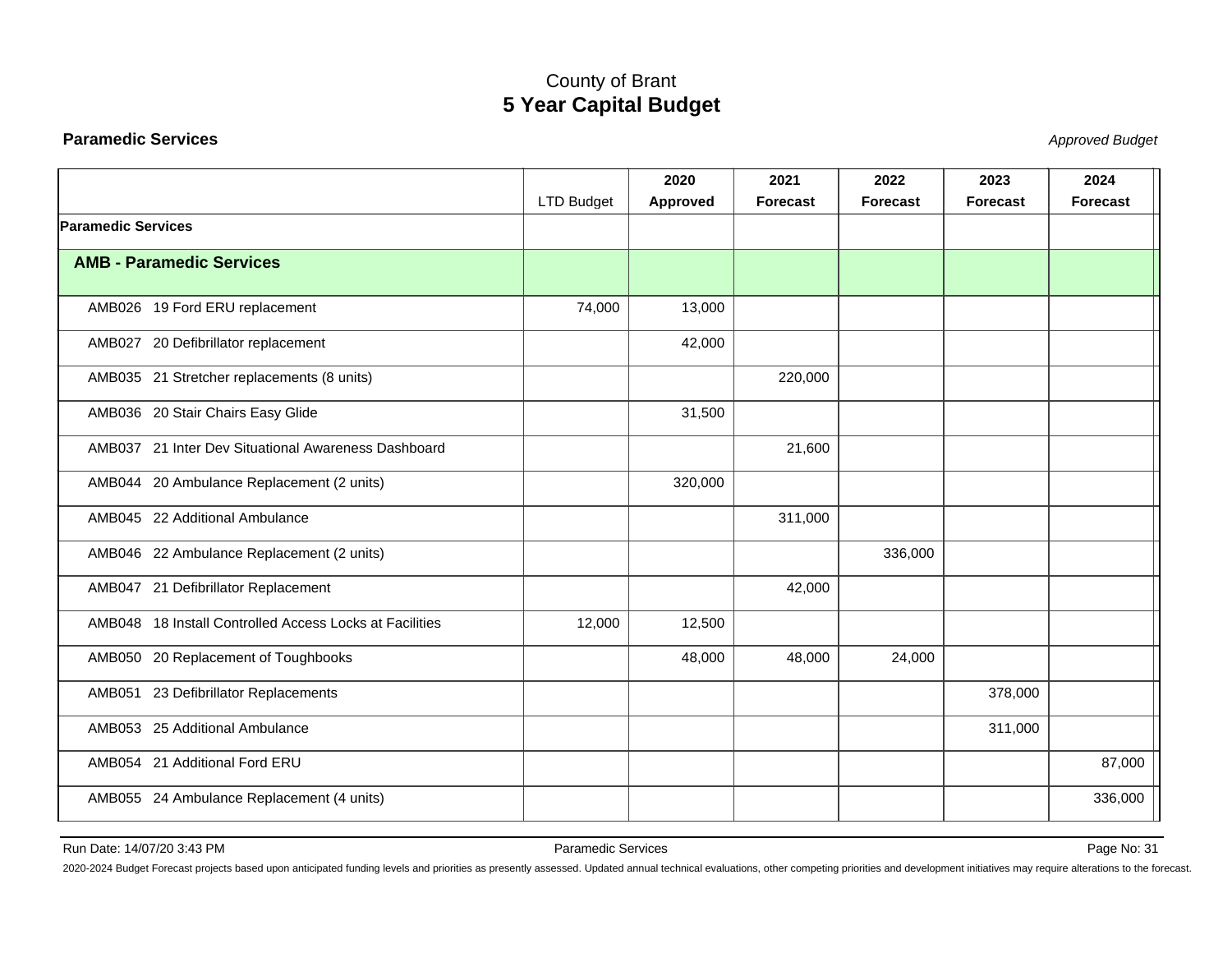#### **Paramedic Services**

Stephend Budget and the set of the set of the set of the set of the set of the set of the set of the set of the set of the set of the set of the set of the set of the set of the set of the set of the set of the set of the

|                                           |                   | 2020     | 2021            | 2022            | 2023            | 2024     |
|-------------------------------------------|-------------------|----------|-----------------|-----------------|-----------------|----------|
|                                           | <b>LTD Budget</b> | Approved | <b>Forecast</b> | <b>Forecast</b> | <b>Forecast</b> | Forecast |
| AMB056 25 Replacement of 12 Suction Units |                   |          |                 |                 |                 | 18,800   |
| Total                                     |                   | 467,000  | 642,600         | 360,000         | 689,000         | 441,800  |
|                                           |                   |          |                 |                 |                 |          |
| <b>Total Paramedic Services</b>           | 118,800           | 467,000  | 642,600         | 360,000         | 689,000         | 441,800  |
| <b>Total Paramedic Services</b>           | 118,800           | 467,000  | 642,600         | 360,000         | 689,000         | 441,800  |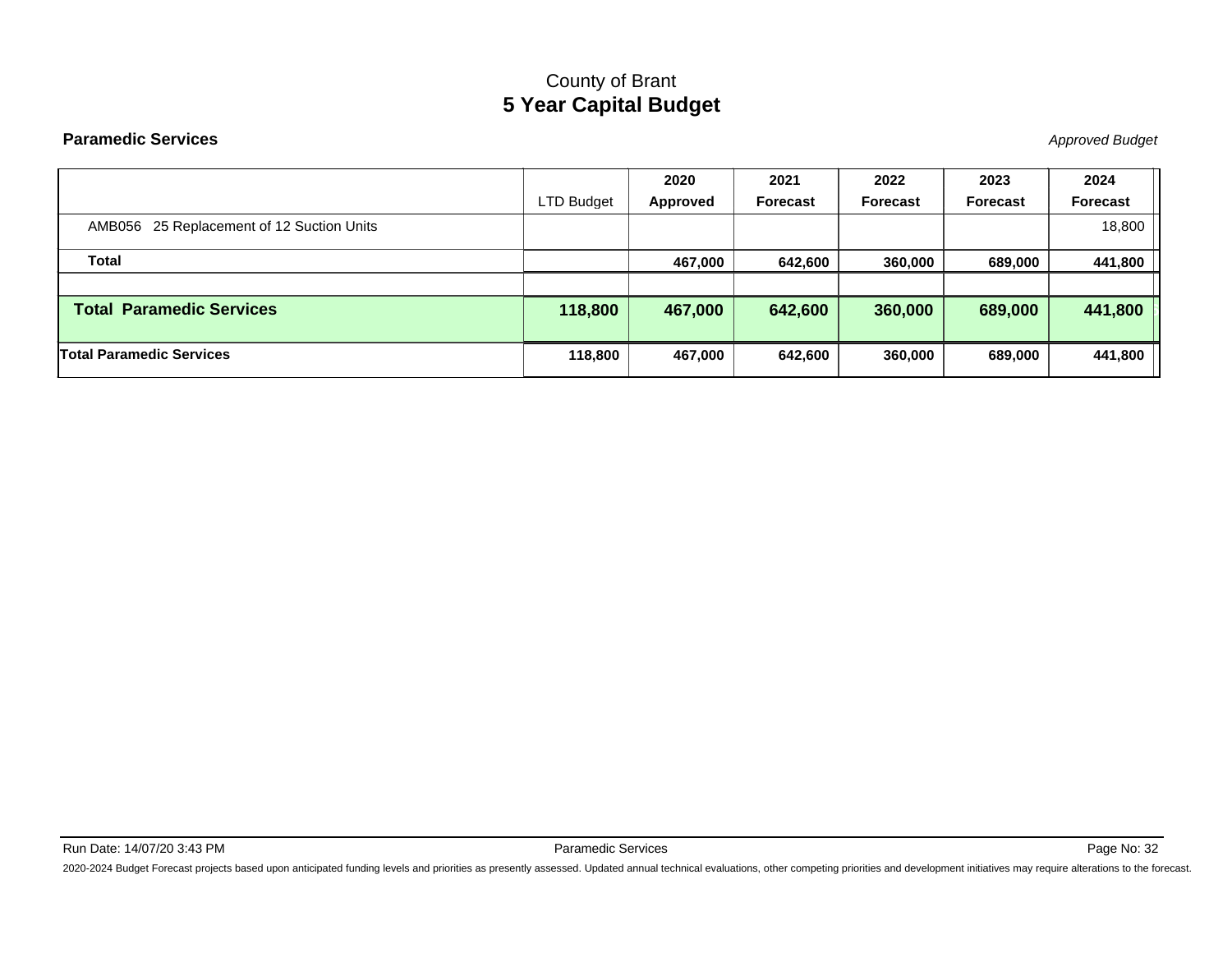#### <span id="page-33-0"></span>**External Agencies**

Stephend Budget and the set of the set of the set of the set of the set of the set of the set of the set of the set of the set of the set of the set of the set of the set of the set of the set of the set of the set of the

|                          |                                                           |                   | 2020            | 2021            | 2022            | 2023            | 2024            |
|--------------------------|-----------------------------------------------------------|-------------------|-----------------|-----------------|-----------------|-----------------|-----------------|
|                          |                                                           | <b>LTD Budget</b> | <b>Approved</b> | <b>Forecast</b> | <b>Forecast</b> | <b>Forecast</b> | <b>Forecast</b> |
| <b>External Agencies</b> |                                                           |                   |                 |                 |                 |                 |                 |
|                          | <b>EXT - Other Agencies</b>                               |                   |                 |                 |                 |                 |                 |
|                          |                                                           |                   |                 |                 |                 |                 |                 |
|                          | EXT020 17 JNH Nursing Equipment                           | 58,500            | 40,950          | 40,950          | 40,950          | 18,632          | 19,564          |
| <b>EXT021</b>            | 20 JNH Fire Sprinkler System                              |                   | 8,190           | 49,140          |                 |                 |                 |
|                          | EXT022 17 JNH Building Repairs/Replacement                | 32,883            | 20,475          | 13,650          | 13,650          | 20,475          | 21,499          |
| EXT023                   | 18 JNH Tunnel Plumbing & Mechanical Replacement           | 64,920            | 54,600          |                 |                 |                 |                 |
| <b>EXT025</b>            | 17 JNH Support Services Equipment                         | 40,664            | 13,650          | 13,650          | 13,650          | 14,333          | 15,186          |
| <b>EXT028</b>            | 18 JNH Bell Lane Terrace Refurbishment                    | 20,400            | 6,825           | 6,825           | 6,825           | 7,166           | 7,525           |
|                          | EXT029 21 JNH Resident Room Refurb-furnishing & equipment |                   | 9,555           | 26,474          |                 |                 |                 |
|                          | EXT031 19 JNH Courtyard walkway sprinkler                 |                   |                 |                 |                 |                 | 10,920          |
|                          | EXT032 18 JNH Office IT and Furniture replacement         | 30,699            | 13,650          | 13,650          | 13,650          | 14,333          | 15,186          |
|                          | EXT033 20 JNH Resident Room refurb-mechanical & plumbing  |                   | 8,190           |                 | 68,250          | 68,250          |                 |
|                          | EXT034 20 JNH Common Area Refurbishment                   |                   |                 | 9,555           | 43,953          |                 |                 |
|                          | EXT035 20 JNH Nursing Unit Refurbishment                  |                   | 5,460           | 21,840          |                 |                 |                 |
|                          | EXT042 21 JNH Main Heating Boilers Replacement            |                   |                 | 5,460           | 68,250          |                 |                 |
|                          | EXT043 23 JNH Generator Replacement                       |                   |                 |                 |                 | 35,490          |                 |
|                          | EXT044 23 JNH Building Condition Assessment               |                   |                 |                 |                 | 27,300          |                 |
|                          |                                                           |                   |                 |                 |                 |                 |                 |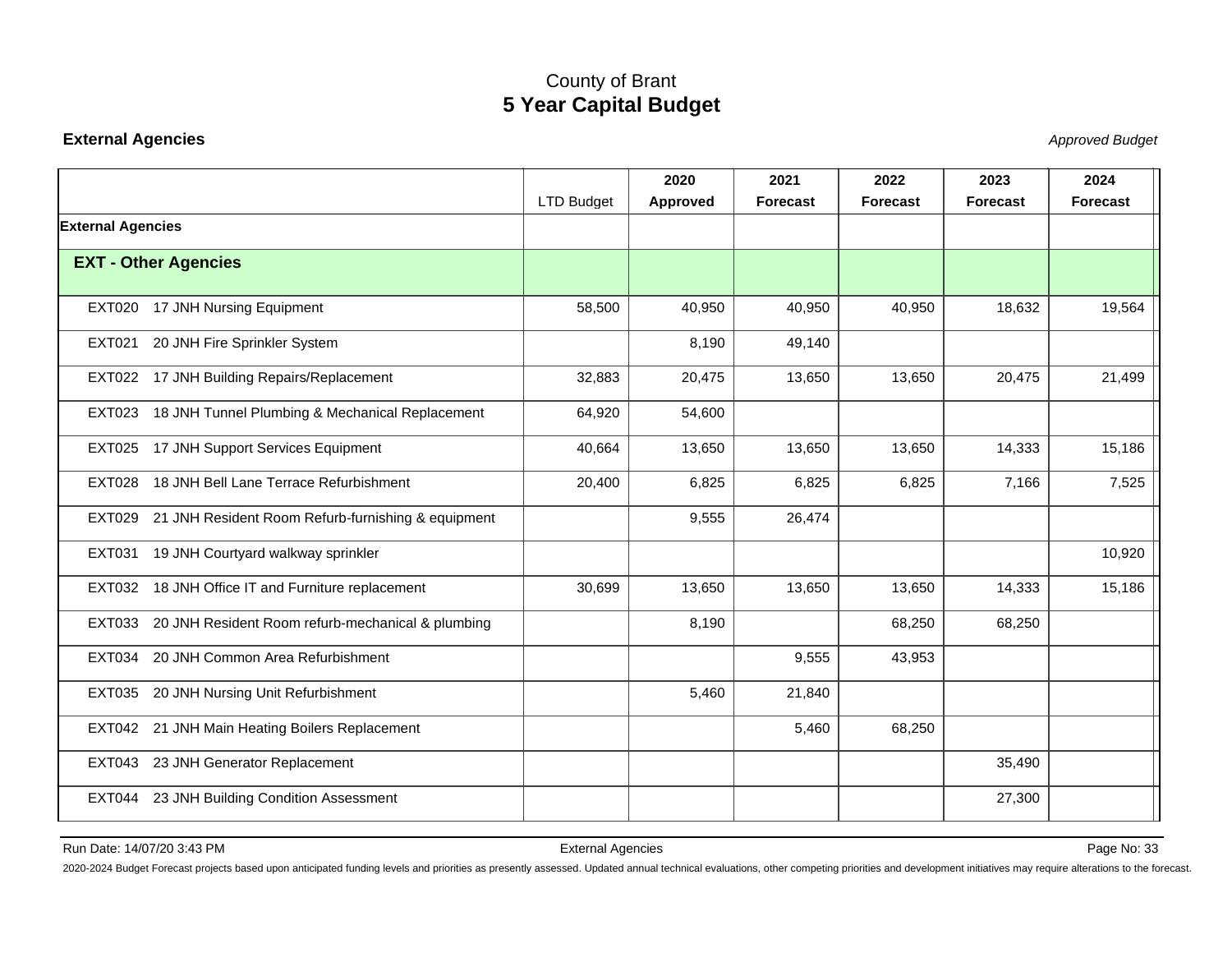#### **External Agencies**

Stephend Budget and the set of the set of the set of the set of the set of the set of the set of the set of the set of the set of the set of the set of the set of the set of the set of the set of the set of the set of the

|                                             |                   | 2020     | 2021     | 2022            | 2023     | 2024     |
|---------------------------------------------|-------------------|----------|----------|-----------------|----------|----------|
|                                             | <b>LTD Budget</b> | Approved | Forecast | <b>Forecast</b> | Forecast | Forecast |
| 23 JNH Exit Signage<br>EXT045               |                   |          |          |                 | 18,018   |          |
| EXT046 23 JNH Door Replacement              |                   |          |          |                 | 13,923   |          |
| 23 JNH Fire Alarm System Upgrades<br>EXT047 |                   |          |          |                 | 10,920   |          |
| 23 JNH Roofing<br>EXT048                    |                   |          |          |                 | 9,555    | 119,438  |
| 23 JNH Electrical Panel Upgrade<br>EXT049   |                   |          |          |                 | 5,460    | 34,125   |
| 21 JNH EMAR<br>EXT050                       |                   |          | 73,171   |                 |          |          |
| <b>Total</b>                                |                   | 181,545  | 274,365  | 269,178         | 263,855  | 243,443  |
|                                             |                   |          |          |                 |          |          |
| <b>Total External Agencies</b>              | 1,453,747         | 181,545  | 274,365  | 269,178         | 263,855  | 243,443  |
| <b>Total External Agencies</b>              | 1,453,747         | 181,545  | 274,365  | 269,178         | 263,855  | 243,443  |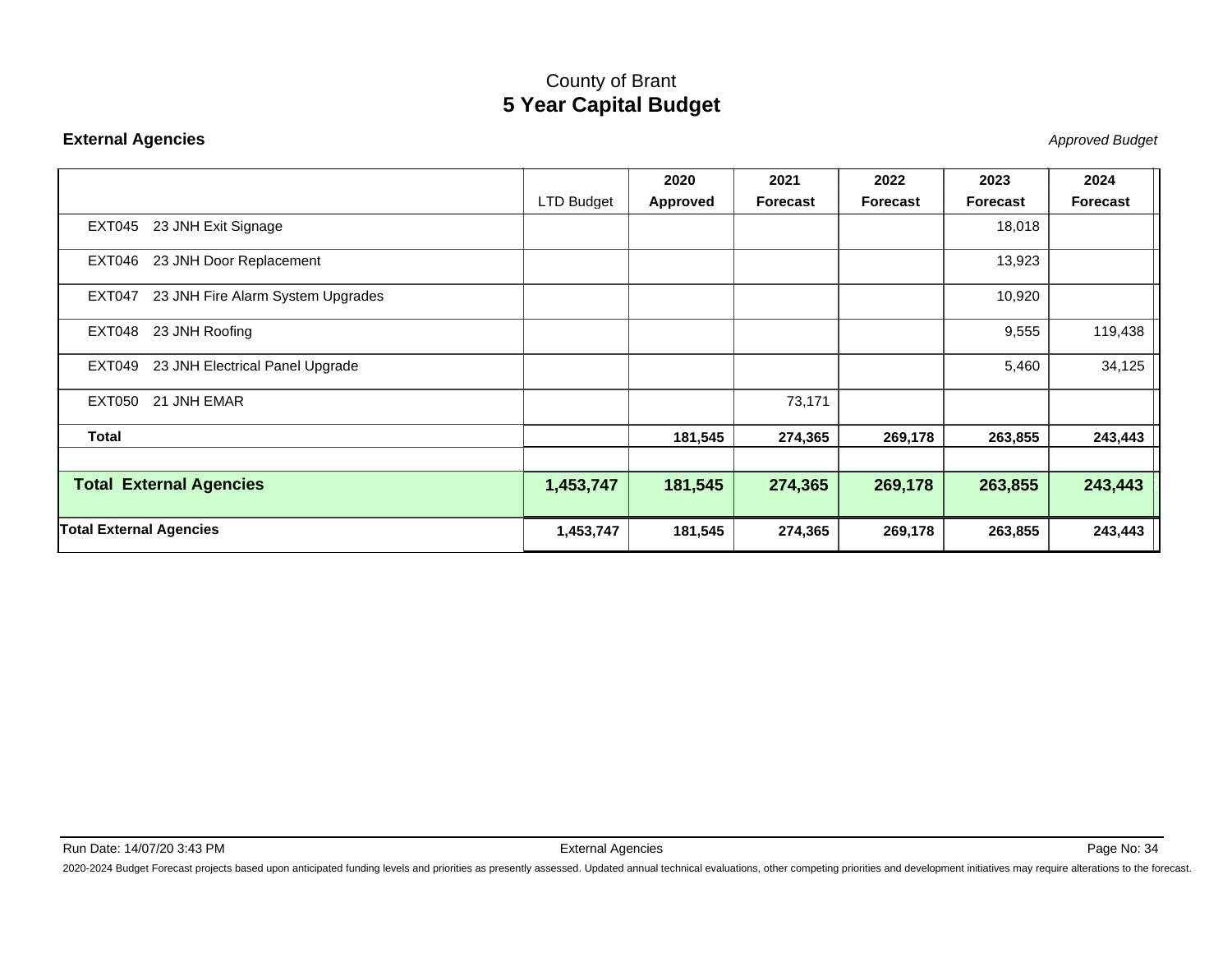#### <span id="page-35-0"></span>**Library**

Approved Budget

|                      |                                                |            | 2020     | 2021            | 2022            | 2023            | 2024      |
|----------------------|------------------------------------------------|------------|----------|-----------------|-----------------|-----------------|-----------|
|                      |                                                | LTD Budget | Approved | <b>Forecast</b> | <b>Forecast</b> | <b>Forecast</b> | Forecast  |
| Library              |                                                |            |          |                 |                 |                 |           |
| <b>LIB - Library</b> |                                                |            |          |                 |                 |                 |           |
|                      |                                                |            |          |                 |                 |                 |           |
| LIB026               | 20 Library Books (19-65)                       |            | 20,000   |                 |                 |                 |           |
| <b>LIB027</b>        | 21 Library Books (19-65)                       |            |          | 20,000          |                 |                 |           |
| LIB030               | 22 Library Books (19-65)                       |            |          |                 | 20,000          |                 |           |
| LIB031               | 23 Library Books (19-65)                       |            |          |                 |                 | 20,000          |           |
| LIB036               | 20 Library Strategic Plan (19-56)              |            | 20,000   |                 |                 |                 |           |
| <b>LIB037</b>        | 22 New Paris Library Branch (19-63)            |            | 225,000  | 9,775,000       |                 |                 |           |
| LIB038               | 22 Equipment for New Paris Branch (19-67)      |            |          |                 | 600,000         |                 |           |
| LIB039               | 22 Integrated Library System (19-64)           |            |          |                 | 100,000         |                 |           |
| LIB040               | 24 New St. George Library Branch (19-62)       |            |          |                 |                 | 67,500          | 2,932,500 |
| <b>LIB041</b>        | 24 Equipment for New St. George Branch (19-66) |            |          |                 |                 |                 | 300,000   |
| <b>LIB042</b>        | 24 Library Demographic Study (19-55)           |            |          |                 |                 |                 | 25,000    |
| LIB043               | 24 Library Books (19-65)                       |            |          |                 |                 |                 | 20,000    |
| <b>LIB045</b>        | 21 Scotland-Oakland Carpet Replacement         |            |          | 5,000           |                 |                 |           |
| LIB046               | 22 Burford HVAC Replacement                    |            |          |                 | 20,000          |                 |           |
| <b>LIB047</b>        | 24 Scotland-Oakland HVAC Replacement           |            |          |                 |                 |                 | 10,000    |

Run Date: 14/07/20 3:43 PM